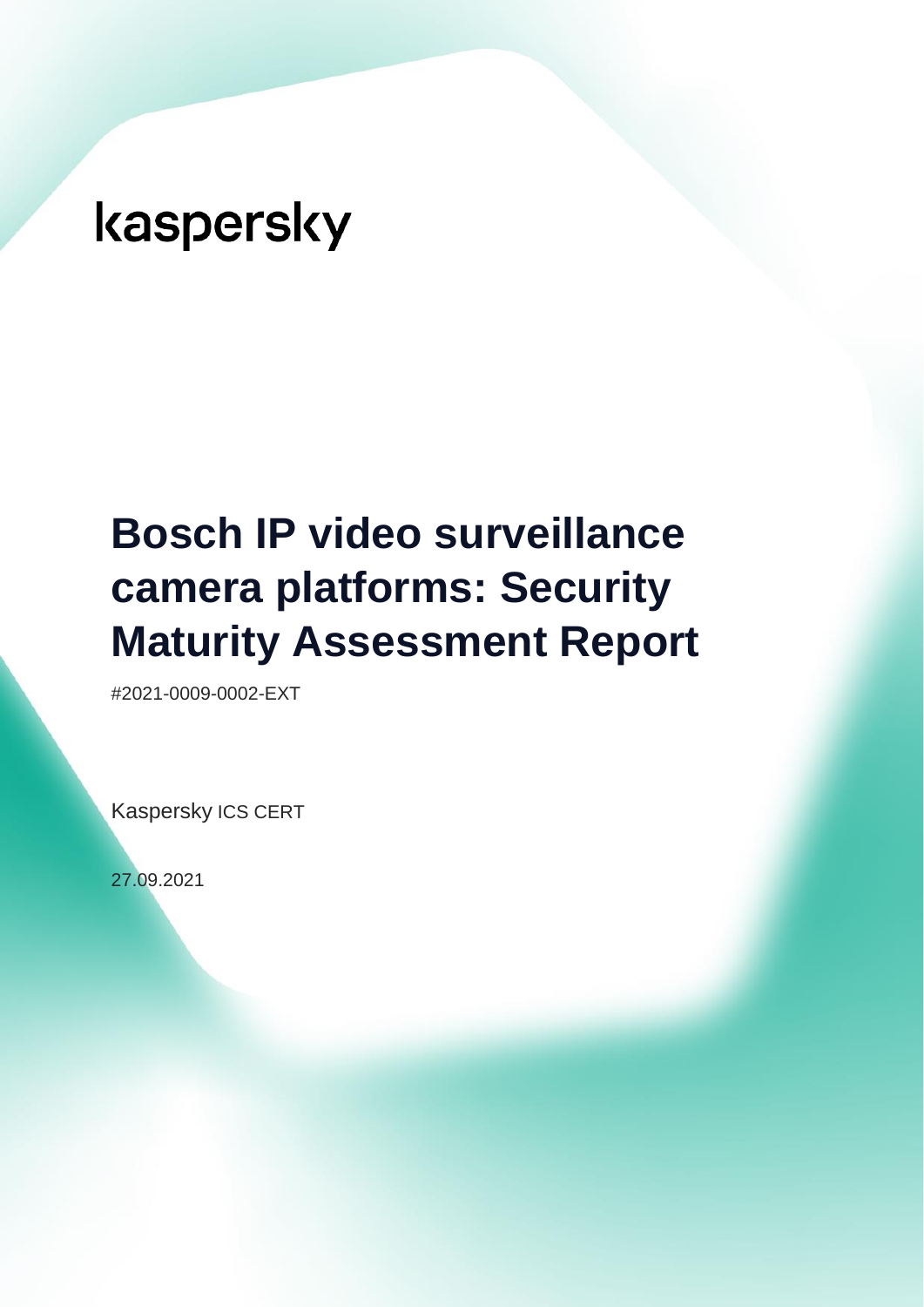| 22 |
|----|
|    |
|    |
|    |
|    |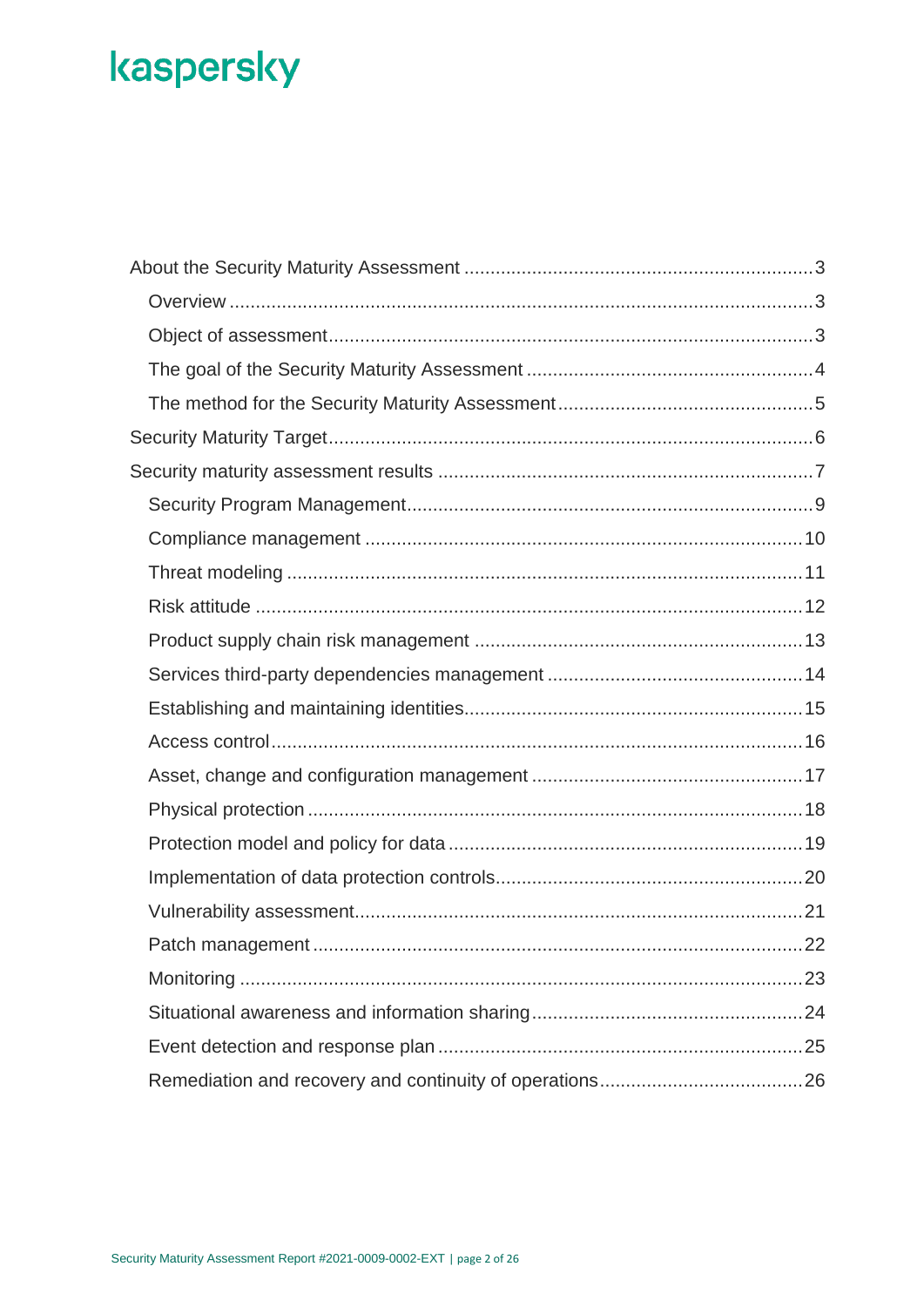### <span id="page-2-0"></span>About the Security Maturity Assessment

#### <span id="page-2-1"></span>**Overview**

The following is the security maturity assessment public report for Bosch IP video surveillance camera platforms.

The assessment is based on the IIC IoT Security Maturity Model [\(IoT Security Maturity](https://www.iiconsortium.org/pdf/SMM_Description_and_Intended_Use_2018-04-09.pdf)  [Model,](https://www.iiconsortium.org/pdf/SMM_Description_and_Intended_Use_2018-04-09.pdf) IoT SMM) developed by the Industry IoT Consortium (IIC). The assessment also takes into consideration the Security Maturity Target, which was developed earlier for this platform.

The report is prepared by Kaspersky ICS CERT.

#### <span id="page-2-2"></span>Object of assessment

The following IP cameras are considered as an object of assessment:

- **FLEXIDOME IP starlight 8000i - 8MP (***[NDE-8504-R\)](https://resources-boschsecurity-cdn.azureedge.net/public/documents/FLEXIDOME_IP_starlig_Data_sheet_enUS_68669614475.pdf)*
- **FLEXIDOME IP micro 3000i (***[NDV-3502-F03\)](https://resources-boschsecurity-cdn.azureedge.net/public/documents/FLEXIDOME_IP_micro_3_Data_sheet_enUS_73270000523.pdf)*

The following IP cameras were supplied for the vulnerability analysis conducted as a part of security maturity assessment:

- **FLEXIDOME IP starlight 8000i - 8MP (***[NDE-8504-R\)](https://resources-boschsecurity-cdn.azureedge.net/public/documents/FLEXIDOME_IP_starlig_Data_sheet_enUS_68669614475.pdf)*
- **FLEXIDOME IP micro 3000i (***[NDV-3502-F03\)](https://resources-boschsecurity-cdn.azureedge.net/public/documents/FLEXIDOME_IP_micro_3_Data_sheet_enUS_73270000523.pdf)*

Based on their similar functionality, firmware developed for the cameras, and processes implemented to support security capabilities, the results of this security maturity assessment can be applied to the following cameras:

#### **CPP14**

- 1. FLEXIDOME multi 7000i
- 2. FLEXIDOME panoramic 5100i

#### **CPP13**

- 1. AUTODOME inteox 7000i
- 2. MIC inteox 7100i

#### **CPP7.3**

- 1. AUTODOME IP 4000i
- 2. AUTODOME IP 5000i
- 3. AUTODOME IP starlight 5000i (IR)
- 4. AUTODOME IP starlight 7000i
- 5. DINION IP 3000i
- 6. DINION IP bullet 4000i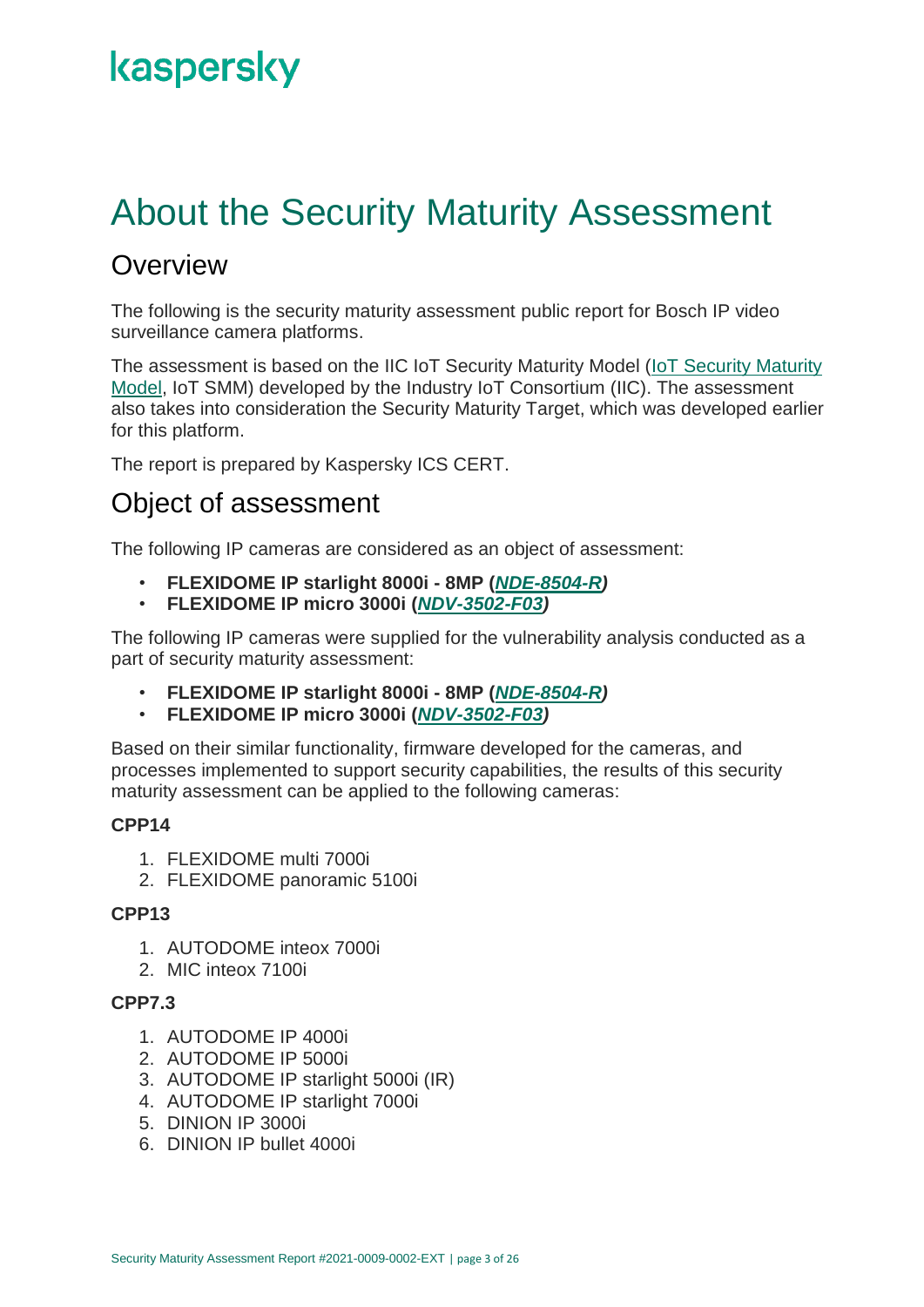- 7. DINION IP bullet 5000
- 8. DINION IP bullet 5000i
- 9. DINION IP bullet 6000i
- 10.FLEXIDOME IP 3000i
- 11.FLEXIDOME IP 4000i
- 12.FLEXIDOME IP 5000i
- 13.FLEXIDOME IP starlight 5000i (IR)
- 14.FLEXIDOME IP starlight 8000i
- 15.MIC IP starlight 7000i
- 16.MIC IP starlight 7100i
- 17.MIC IP ultra 7100i
- 18.MIC IP fusion 9000i

#### **CPP7**

- 1. DINION IP starlight 6000
- 2. DINION IP starlight 7000
- 3. DINION IP thermal 8000
- 4. FLEXIDOME IP starlight 6000
- 5. FLEXIDOME IP starlight 7000
- 6. DINION IP thermal 9000 RM

#### **CPP6**

- 1. AVIOTEC IP starlight 8000
- 2. DINION IP starlight 8000 12MP
- 3. DINION IP ultra 8000 12MP

Results of vulnerability analysis conducted as a part of the overall assessment may be not fully applicable to the cameras from this list.

#### <span id="page-3-0"></span>The goal of the Security Maturity Assessment

IP video products are becoming commonplace in today's network environment. And as with any IP device on a network, the protection of the network against attacks also depends on the device's features and security capabilities. There is no one-size-fits-all video security solution. Different situations call for security capabilities of the camera.

However, the vendor wants to confirm that the existing security capabilities of devices provide a secure enough basis for the long-term assurance that the devices do not pose significant concerns regarding data and video security, or the overall protection of the networked environment where the camera is installed.

The goal of this Security Maturity Assessment and enhancement is to support the effective, and not arbitrary, use of mechanisms. The approach aligns the comprehensiveness (degree of depth, consistency and assurance of security measures) and scope (degree of adherence to industry or system needs) of security needs with investments in appropriate practices.

The purpose of the Security Maturity Assessment is to evaluate the maturity of the security practices implemented in device development, use and maintenance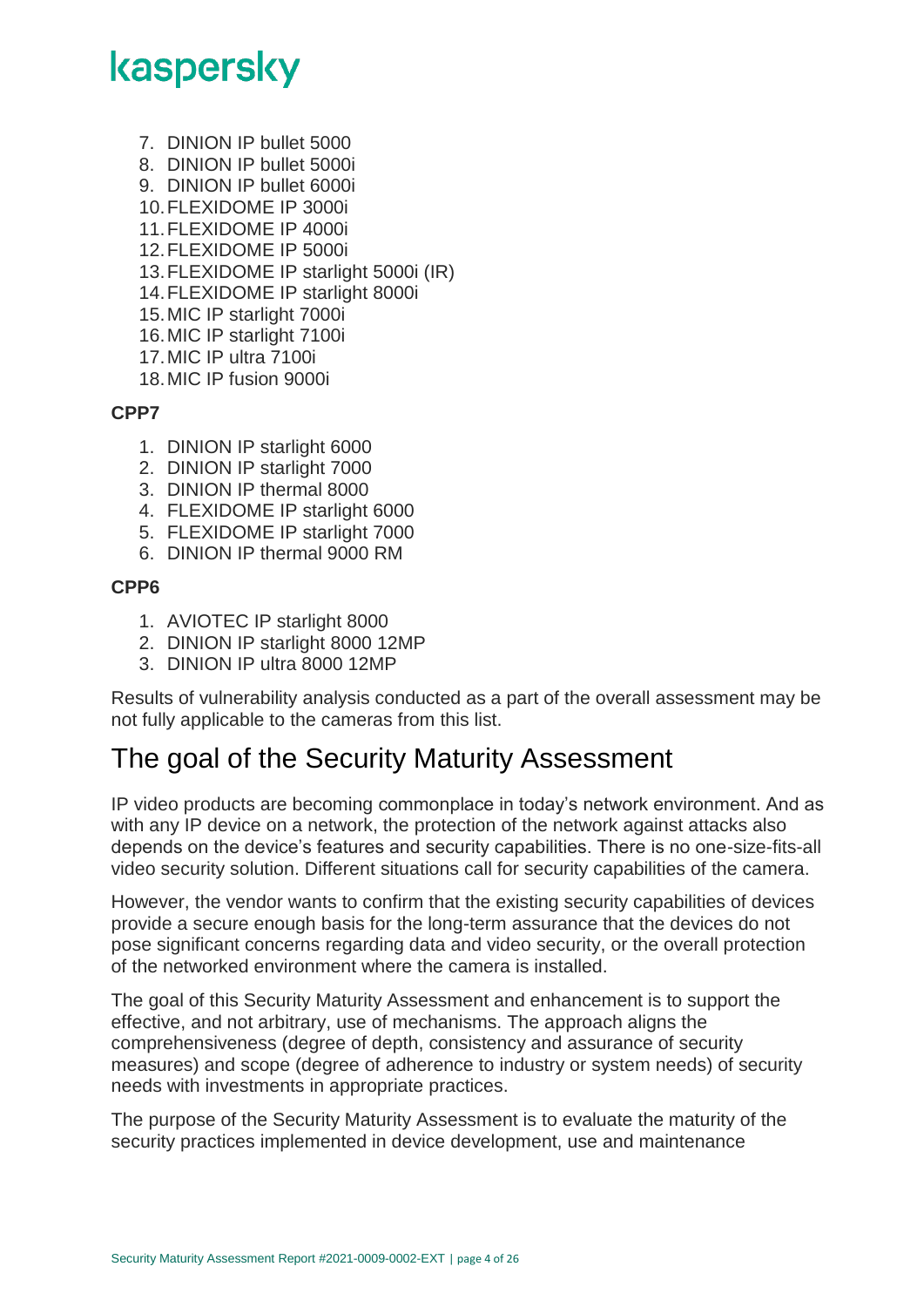processes. This maturity is represented by two indicators: comprehensiveness and scope. The target levels of these indicators are documented by the Security Maturity Target developed for the device.

The Security Maturity Target establishes the ultimate security maturity state for a given system. The target includes a consistent set of security practices, providing all stakeholders an understanding of the general security goals and purpose of each security practice.

#### <span id="page-4-0"></span>The method for the Security Maturity Assessment

The assessment of the current security maturity state was conducted on the basis of Bosch employee interviews, security and customer documentation analysis, and IP camera vulnerability research results.

Interviews were conducted in two stages:

- The first stage was based on the completed questionnaire with questions not linked to concrete security practices to avoid imposing desired levels of comprehensiveness
- The second stage came after processing the results of the first stage. At this stage, the preliminary results of comprehensiveness evaluation were provided. Then an additional questionnaire was used to address inconsistencies in the first stage, close the gaps and request the necessary evidences to support answers wherever necessary. Practice scope (general, industry or system) was also assessed at this stage.

Vulnerability assessment conducted as the separate and independent activity provided the information on the following aspects:

- How the declared comprehensiveness level of practices related to the Security Enablement domain correspond to the actual technical implementation of such practices. Vulnerabilities that were found and appropriately addressed helped confirm comprehensiveness as concerns the technical implementation of appropriate security measures
- How the declared comprehensiveness level of practices related to the Security Hardening domain, especially Vulnerability Assessment and Patch Management, correspond to the actual processes applied to deal with vulnerabilities and patches. Actions undertaken by the Bosch team helped confirm as concerns the appropriate processes.

Interview results and the analysis of evidence, security and customer documentation, and the report on IP camera vulnerabilities research (provided here as an Appendix #1, Vulnerability Research Report #2021-0009-0002-VR) lead to conclusions about the conformance of assessment subjects to the declared Security Maturity Target.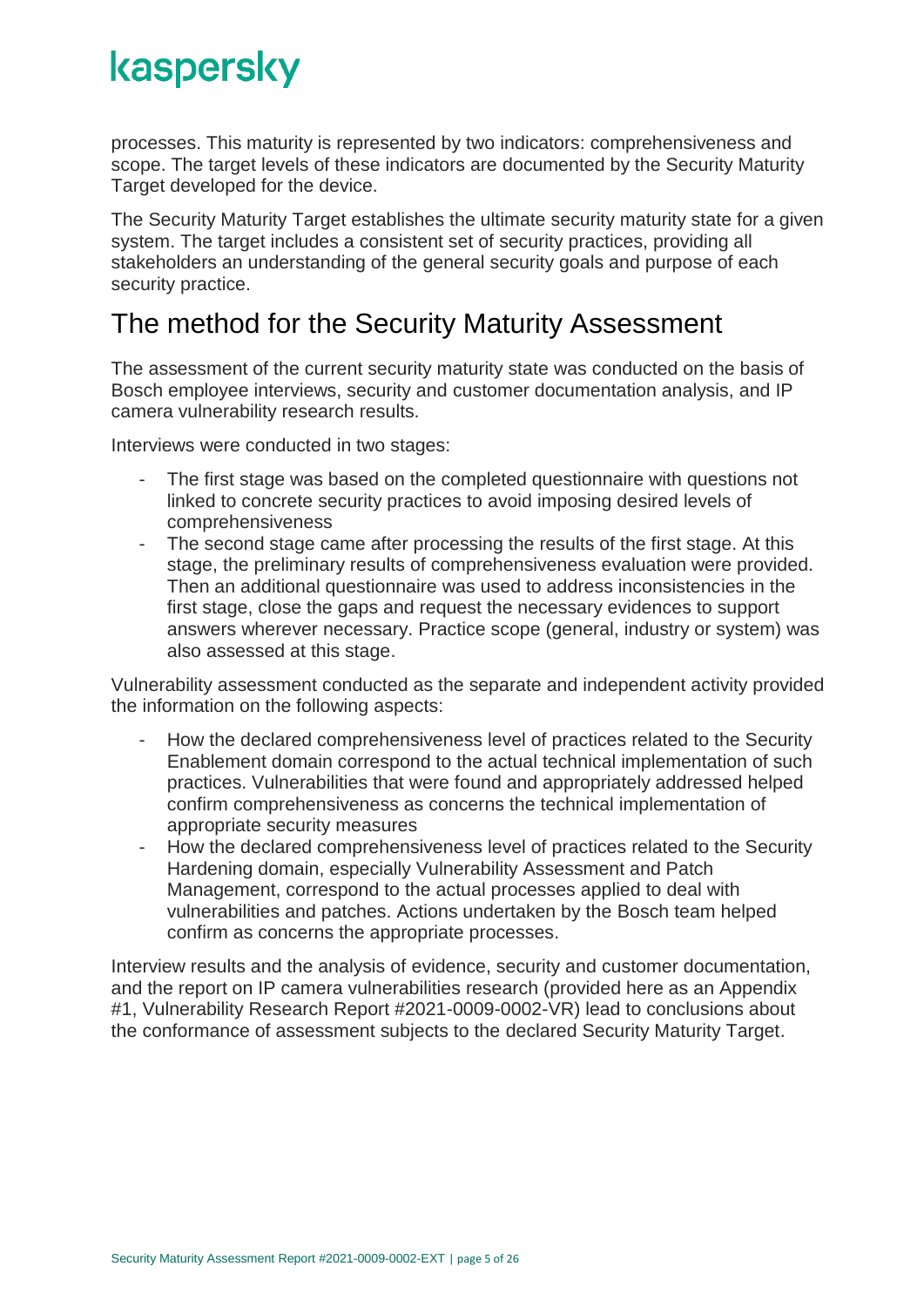### Security Maturity Target

<span id="page-5-0"></span>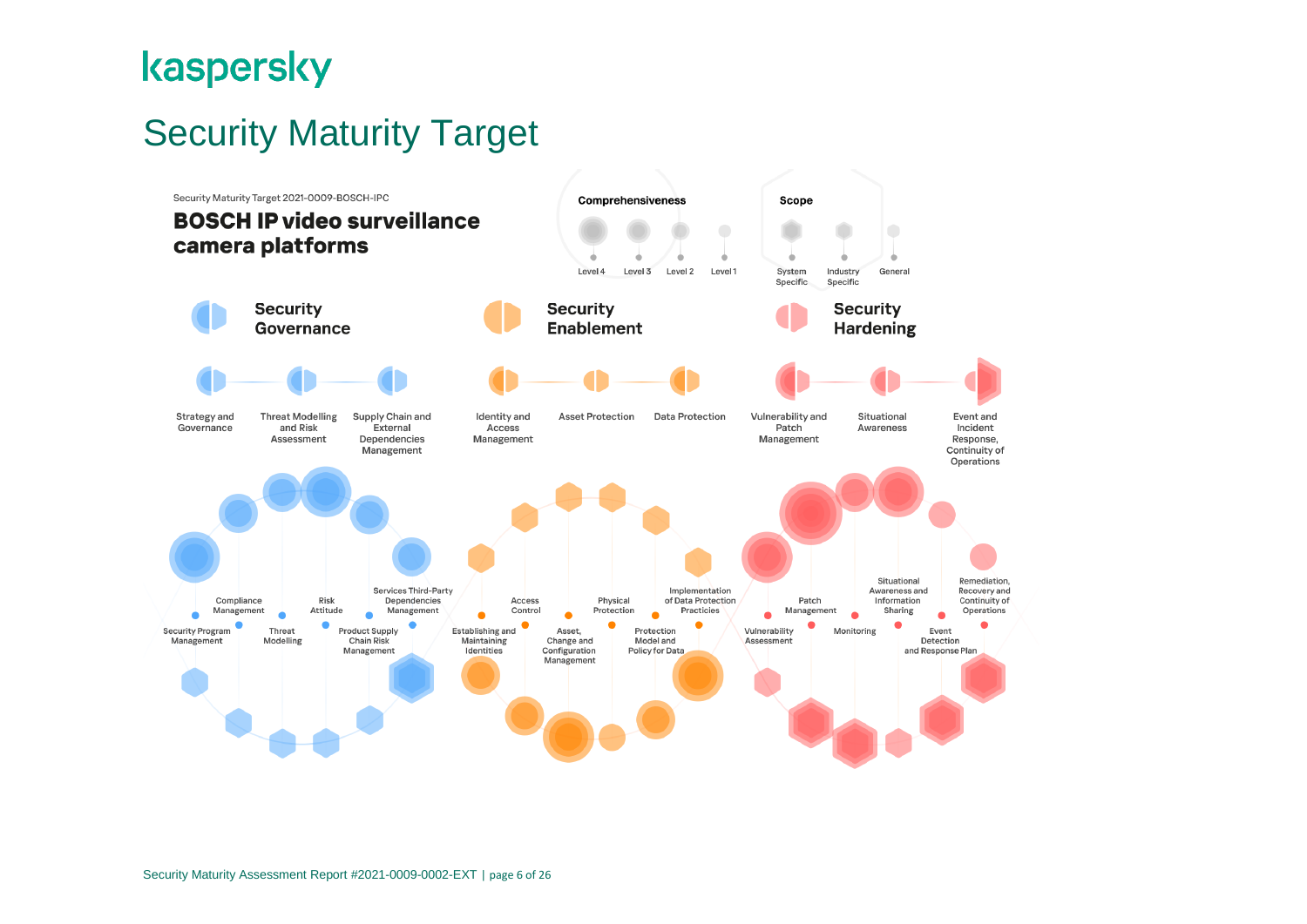### Security maturity assessment results

<span id="page-6-0"></span>

| <b>Practice</b>                                          | <b>Target</b><br><b>Comprehensiveness</b> | <b>Current</b><br><b>Comprehensiveness</b> | <b>Target Scope</b> | <b>Current Scope</b> |
|----------------------------------------------------------|-------------------------------------------|--------------------------------------------|---------------------|----------------------|
| <b>Security program</b><br>management                    | 3 / Consistent                            | 3 / Consistent                             | <b>General</b>      | <b>General</b>       |
| <b>Compliance management</b>                             | 2 / Ad hoc                                | $2+ / Ad$ hoc                              | <b>General</b>      | General              |
| <b>Threat modeling</b>                                   | 2 / Ad hoc                                | $2+ / Ad$ hoc                              | <b>General</b>      | <b>General</b>       |
| <b>Risk attitude</b>                                     | 3 / Consistent                            | 3 / Consistent                             | <b>General</b>      | <b>General</b>       |
| <b>Product supply chain risk</b><br>management           | 2 / Ad hoc                                | 2 / Ad hoc                                 | <b>General</b>      | <b>General</b>       |
| <b>Services third-party</b><br>dependencies management   | 2 / Ad hoc                                | 2 / Ad hoc                                 | <b>System</b>       | <b>System</b>        |
| <b>Establishing and maintaining</b><br><b>identities</b> | 2 / Ad hoc                                | 2 / Ad hoc                                 | <b>General</b>      | <b>General</b>       |
| <b>Access control</b>                                    | 2 / Ad hoc                                | 2 / Ad hoc                                 | <b>General</b>      | <b>General</b>       |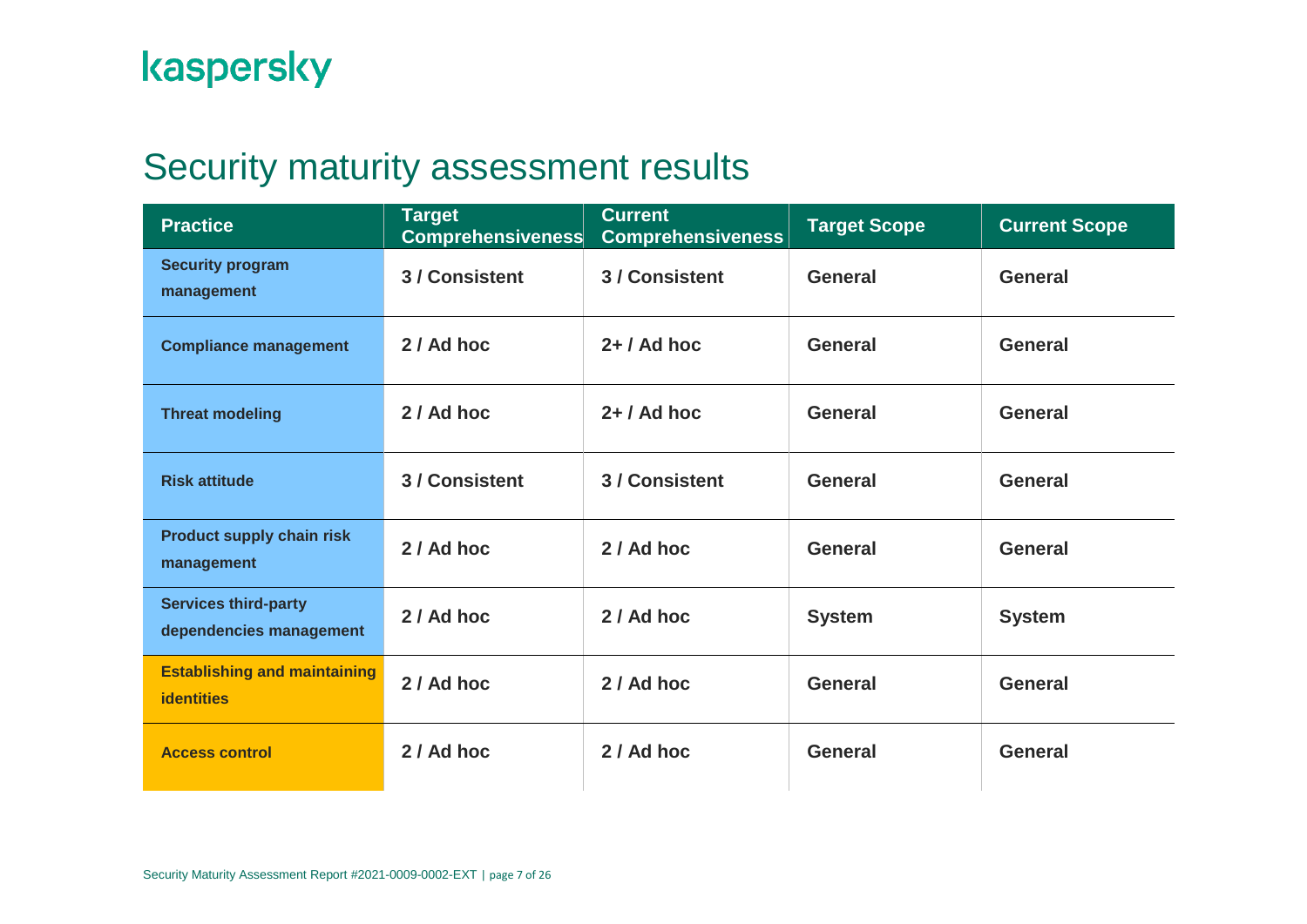| Asset, change and<br>configuration management                               | 3 / Consistent | 3 / Consistent | <b>General</b> | <b>General</b> |
|-----------------------------------------------------------------------------|----------------|----------------|----------------|----------------|
| <b>Physical protection</b>                                                  | 1 / Minimum    | 1/Minimum      | <b>General</b> | <b>General</b> |
| <b>Protection model and policy</b><br>for data                              | 2 / Ad hoc     | 2 / Ad hoc     | <b>General</b> | <b>General</b> |
| <b>Implementation of data</b><br>protection practices                       | 3 / Consistent | 3 / Consistent | <b>General</b> | <b>General</b> |
| <b>Vulnerability assessment</b>                                             | 3 / Consistent | 3 / Consistent | <b>General</b> | <b>General</b> |
| <b>Patch management</b>                                                     | 4 / Formalized | 4 / Formalized | <b>System</b>  | <b>System</b>  |
| <b>Monitoring</b>                                                           | 2 / Ad hoc     | 2 / Ad hoc     | <b>System</b>  | <b>System</b>  |
| <b>Situational awareness and</b><br>information sharing                     | 3 / Consistent | 3 / Consistent | <b>General</b> | <b>General</b> |
| An event detection and<br>response plan                                     | 1 / Minimum    | 1/Minimum      | <b>System</b>  | <b>System</b>  |
| <b>Supporting remediation,</b><br>recovery, and continuity of<br>operations | 1 / Minimum    | 1/Minimum      | <b>System</b>  | <b>System</b>  |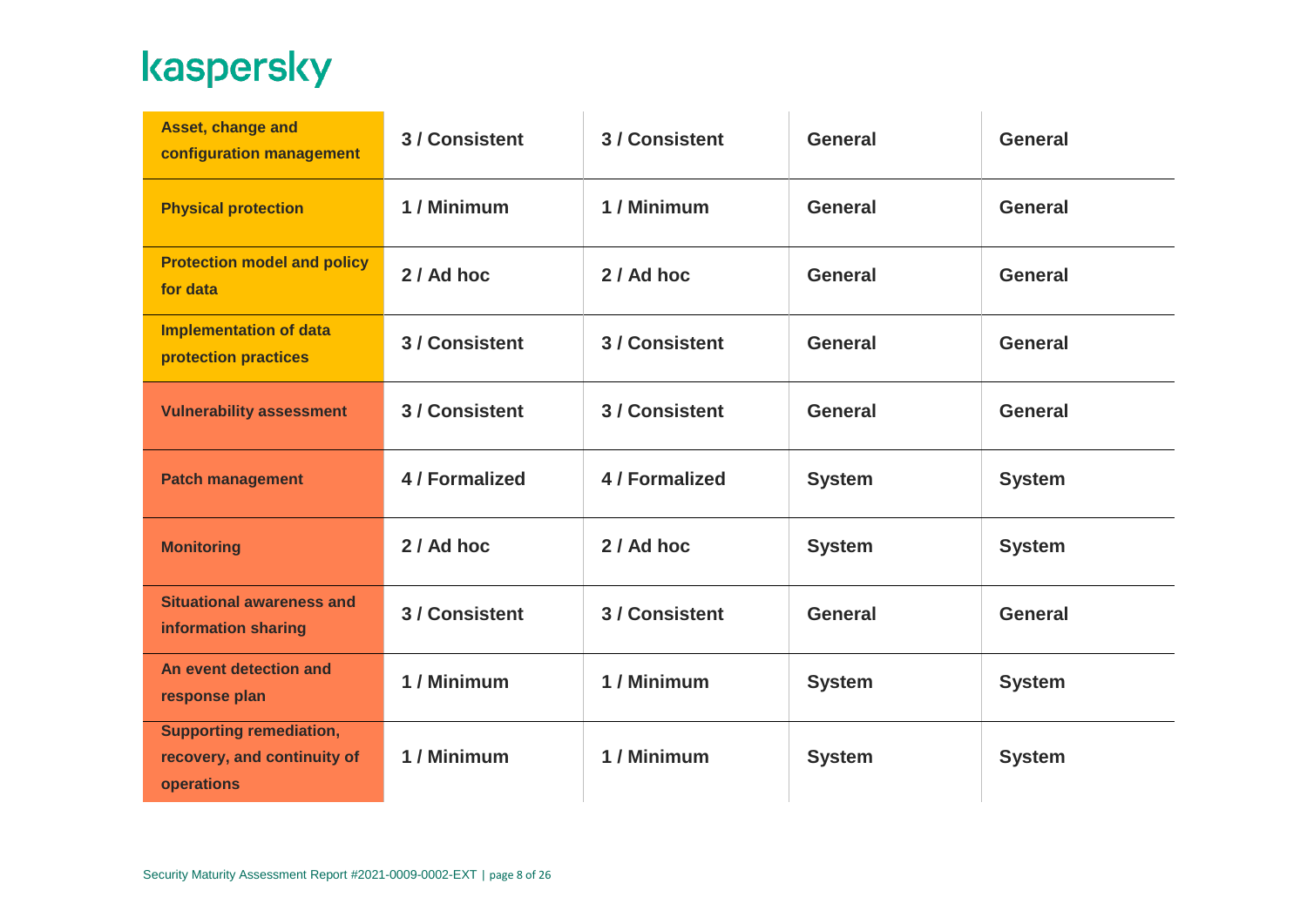### <span id="page-8-0"></span>Security Program Management

| <b>Comprehensiveness and Scope levels</b> |                                                                                                                           |  |  |
|-------------------------------------------|---------------------------------------------------------------------------------------------------------------------------|--|--|
|                                           | 3 / Consistent<br>General                                                                                                 |  |  |
|                                           | <b>Objective</b>                                                                                                          |  |  |
|                                           | Bosch aims to create a security program aligned with its organizational<br>structure and systems.                         |  |  |
| <b>Conclusion</b>                         |                                                                                                                           |  |  |
|                                           | Practice implementation represents actions based on the desired plan and<br>the creation of the appropriate organization. |  |  |
|                                           | Security Program Management is in line with comprehensiveness level<br>3 / Consistent.                                    |  |  |
|                                           | The scope of practices is General.                                                                                        |  |  |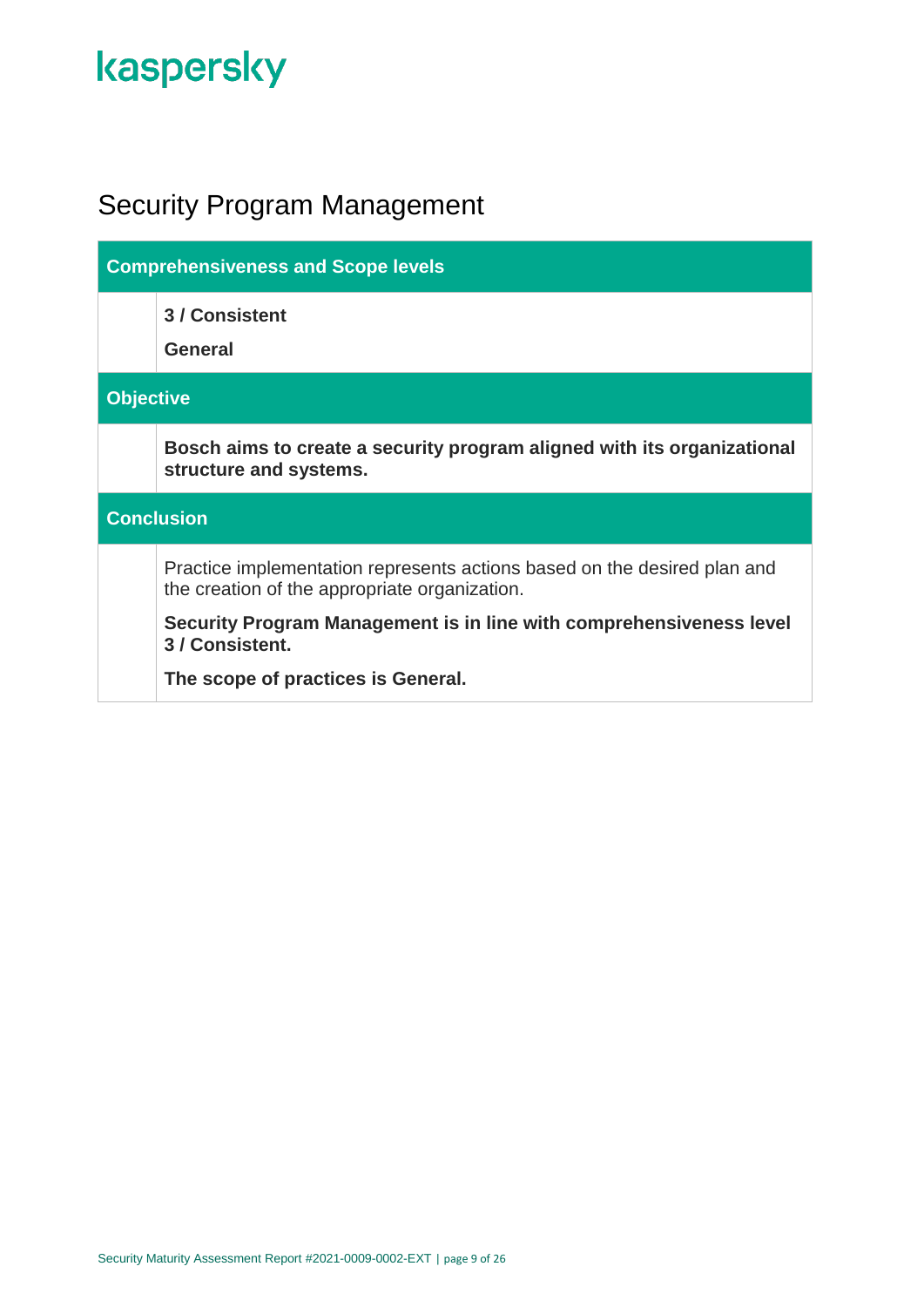### <span id="page-9-0"></span>Compliance management

| <b>Comprehensiveness and Scope Levels</b> |                                                                                                                                            |  |  |
|-------------------------------------------|--------------------------------------------------------------------------------------------------------------------------------------------|--|--|
|                                           | 2 / Ad hoc<br><b>General</b>                                                                                                               |  |  |
|                                           | <b>Objective</b>                                                                                                                           |  |  |
|                                           | Bosch aims to analyze and understand compliance requirements for<br>implementation.                                                        |  |  |
|                                           | <b>Conclusion</b>                                                                                                                          |  |  |
|                                           | Company practices demonstrate an understanding of the compliance<br>requirements and the ability to perform assessments or outsource them. |  |  |
|                                           | Compliance Management is in line with comprehensiveness level 2+/<br>Ad hoc.                                                               |  |  |
|                                           | The scope of practices is General.                                                                                                         |  |  |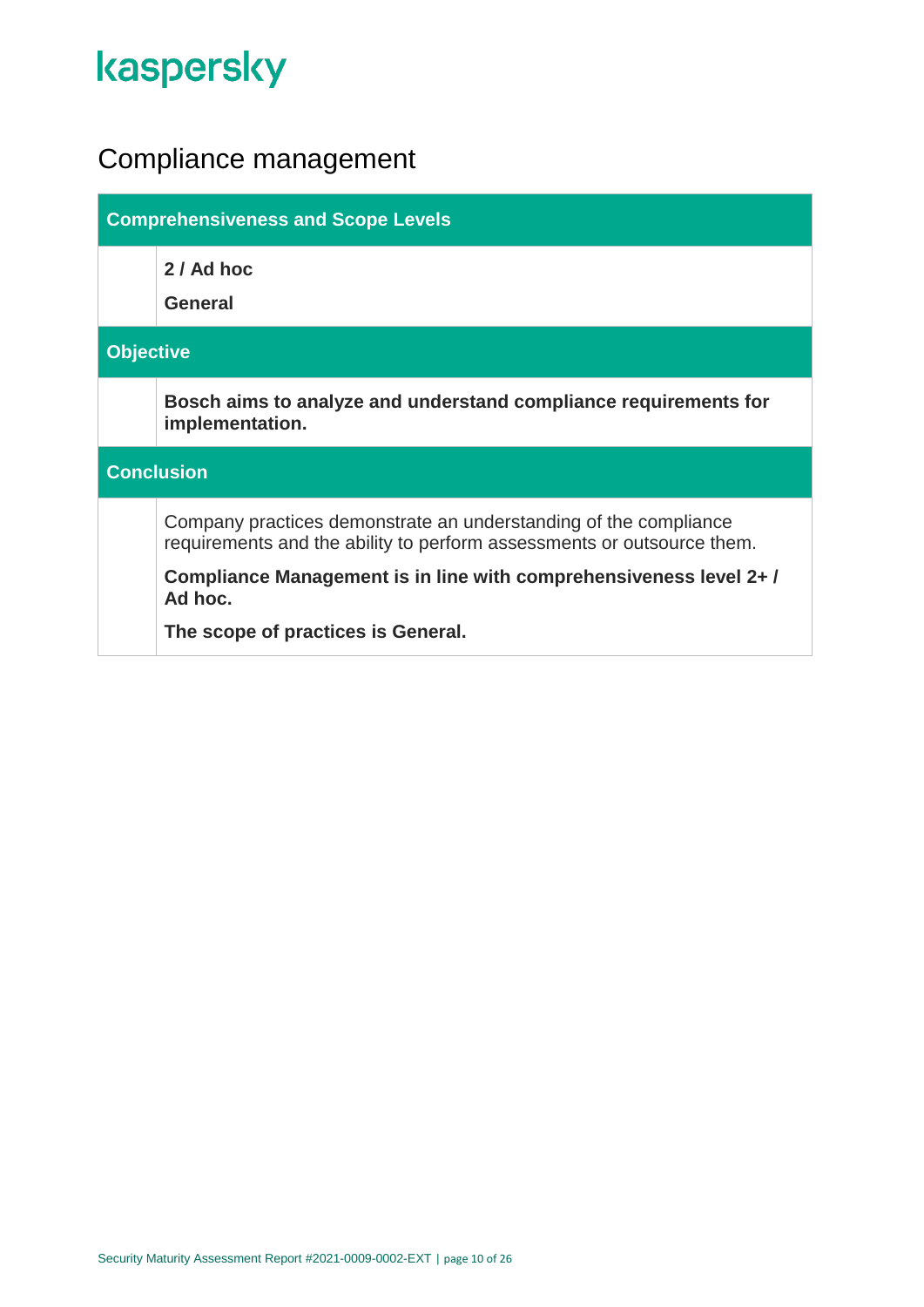### <span id="page-10-0"></span>Threat modeling

| <b>Comprehensiveness and Scope Levels</b> |                                                                                                                                                                                    |  |  |
|-------------------------------------------|------------------------------------------------------------------------------------------------------------------------------------------------------------------------------------|--|--|
|                                           | 2 / Ad hoc<br>General                                                                                                                                                              |  |  |
|                                           | <b>Objective</b>                                                                                                                                                                   |  |  |
|                                           | Bosch aims to perform vulnerability analysis to identify threats.<br>Address is in an ad-hoc manner.                                                                               |  |  |
| <b>Conclusion</b>                         |                                                                                                                                                                                    |  |  |
|                                           | Company practices involve vulnerability assessments to understand threats<br>as they pertain to the camera. Recognized methods and specific tools are<br>used for threat modeling. |  |  |
|                                           | Threat Modeling is in line with comprehensiveness level 2+ / Ad hoc.                                                                                                               |  |  |
|                                           | The scope of practices is General.                                                                                                                                                 |  |  |
|                                           |                                                                                                                                                                                    |  |  |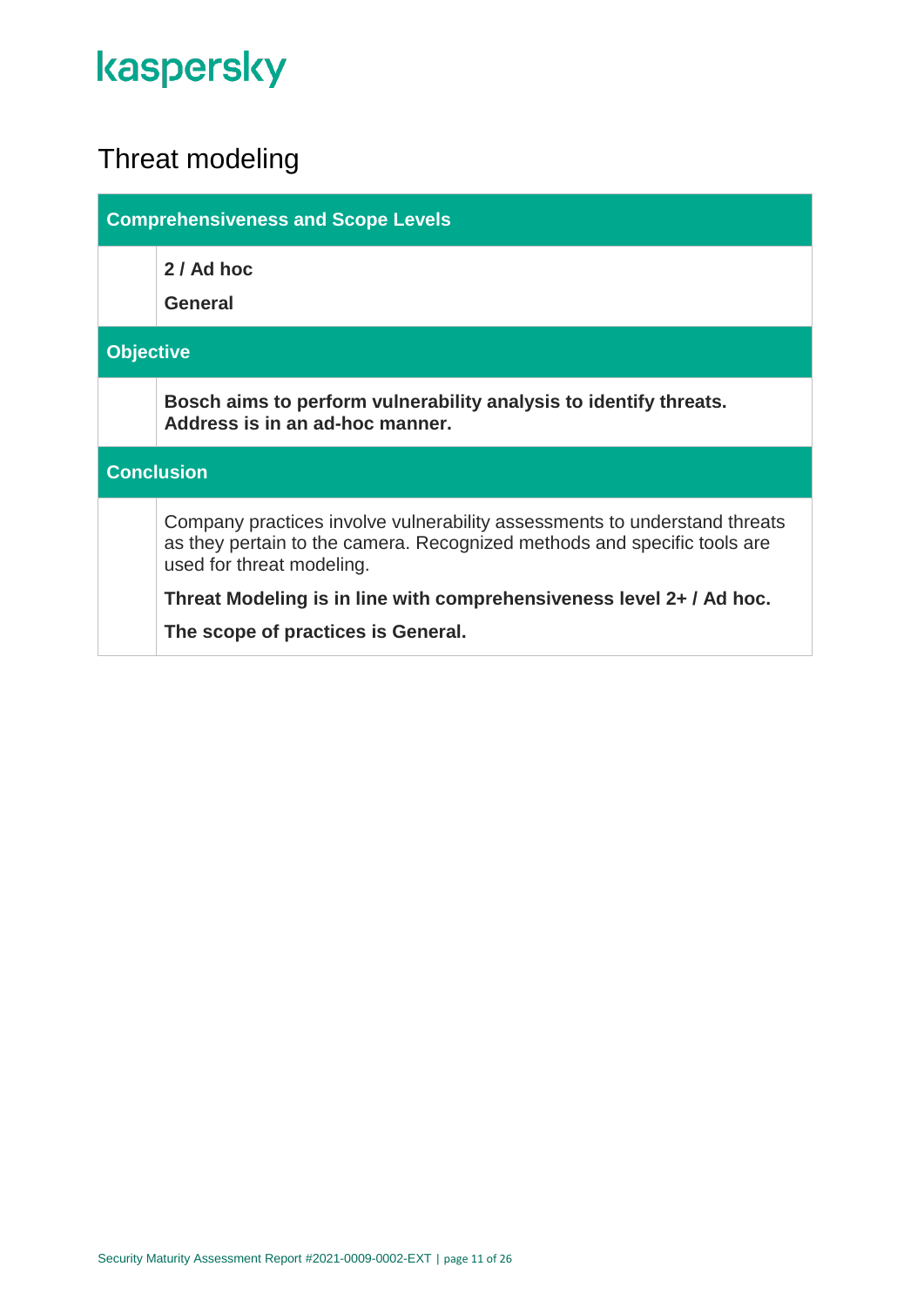#### <span id="page-11-0"></span>Risk attitude

| <b>Comprehensiveness and Scope Levels</b> |                                                                                                                |  |
|-------------------------------------------|----------------------------------------------------------------------------------------------------------------|--|
|                                           | 3 / Consistent<br><b>General</b>                                                                               |  |
|                                           |                                                                                                                |  |
| <b>Objective</b>                          |                                                                                                                |  |
|                                           | Bosch aims to establish procedures for detailed risk assessment and<br>differentiates the importance of risks. |  |
| <b>Conclusion</b>                         |                                                                                                                |  |
|                                           | The risk is well understood but managed in an ad-hoc manner.                                                   |  |
|                                           | Risk attitude is in line with comprehensiveness level 3 / Consistent.                                          |  |
|                                           | The scope of practices is General.                                                                             |  |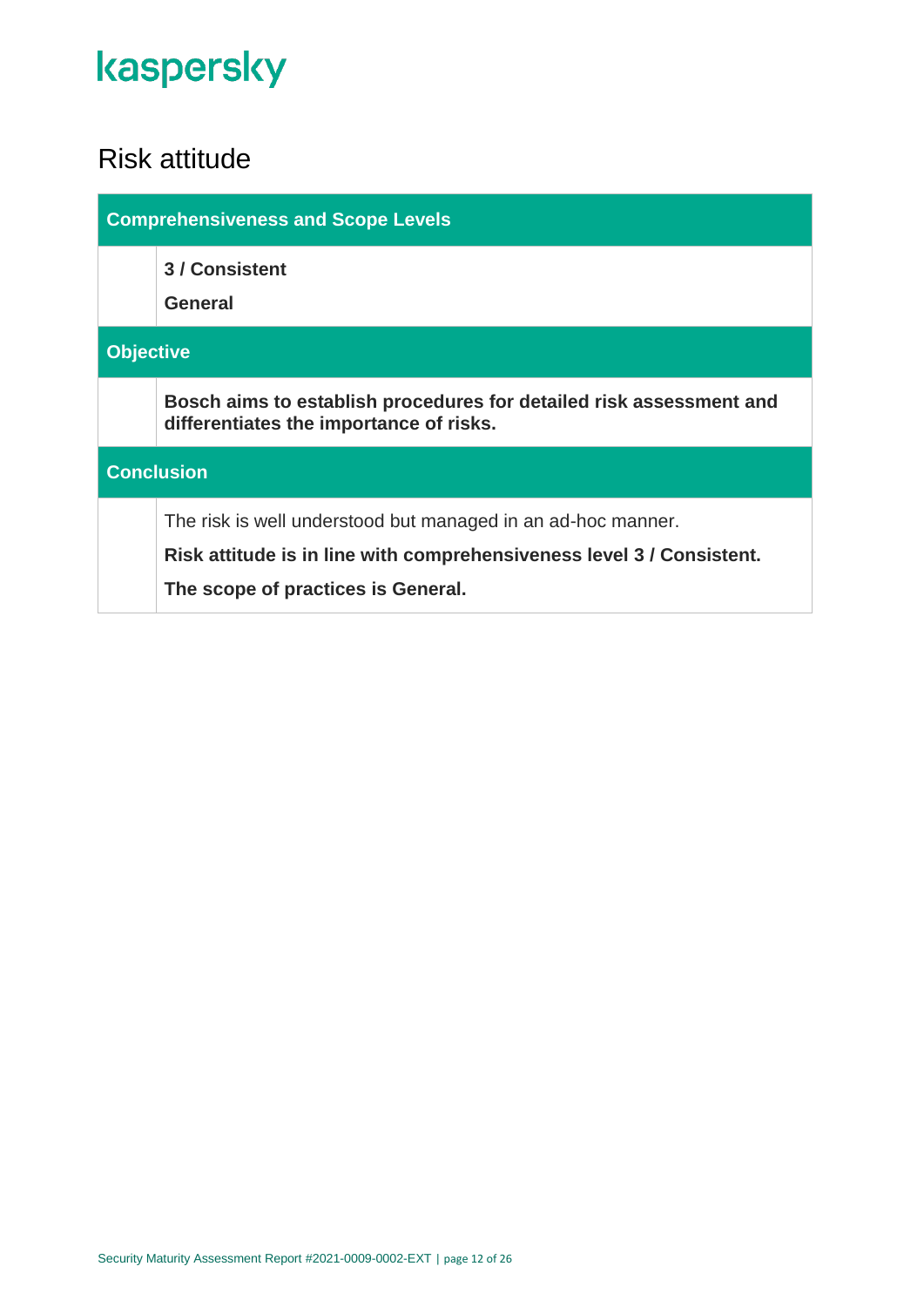### <span id="page-12-0"></span>Product supply chain risk management

| <b>Comprehensiveness and Scope Levels</b> |                                                                                                                                                          |  |  |
|-------------------------------------------|----------------------------------------------------------------------------------------------------------------------------------------------------------|--|--|
|                                           | 2 / Ad hoc<br><b>General</b>                                                                                                                             |  |  |
|                                           | <b>Objective</b>                                                                                                                                         |  |  |
|                                           | Bosch aims to implement analysis, contracts and methods for<br>reviewing and protecting the supply chain.                                                |  |  |
| <b>Conclusion</b>                         |                                                                                                                                                          |  |  |
|                                           | Product supply chain ad-hoc analysis and methods are used to track security<br>measures undertaken by suppliers and the effectiveness of these measures. |  |  |
|                                           | Product supply chain risk management is in line with<br>comprehensiveness level 2 / Ad hoc.                                                              |  |  |
|                                           | The scope of the practice is General.                                                                                                                    |  |  |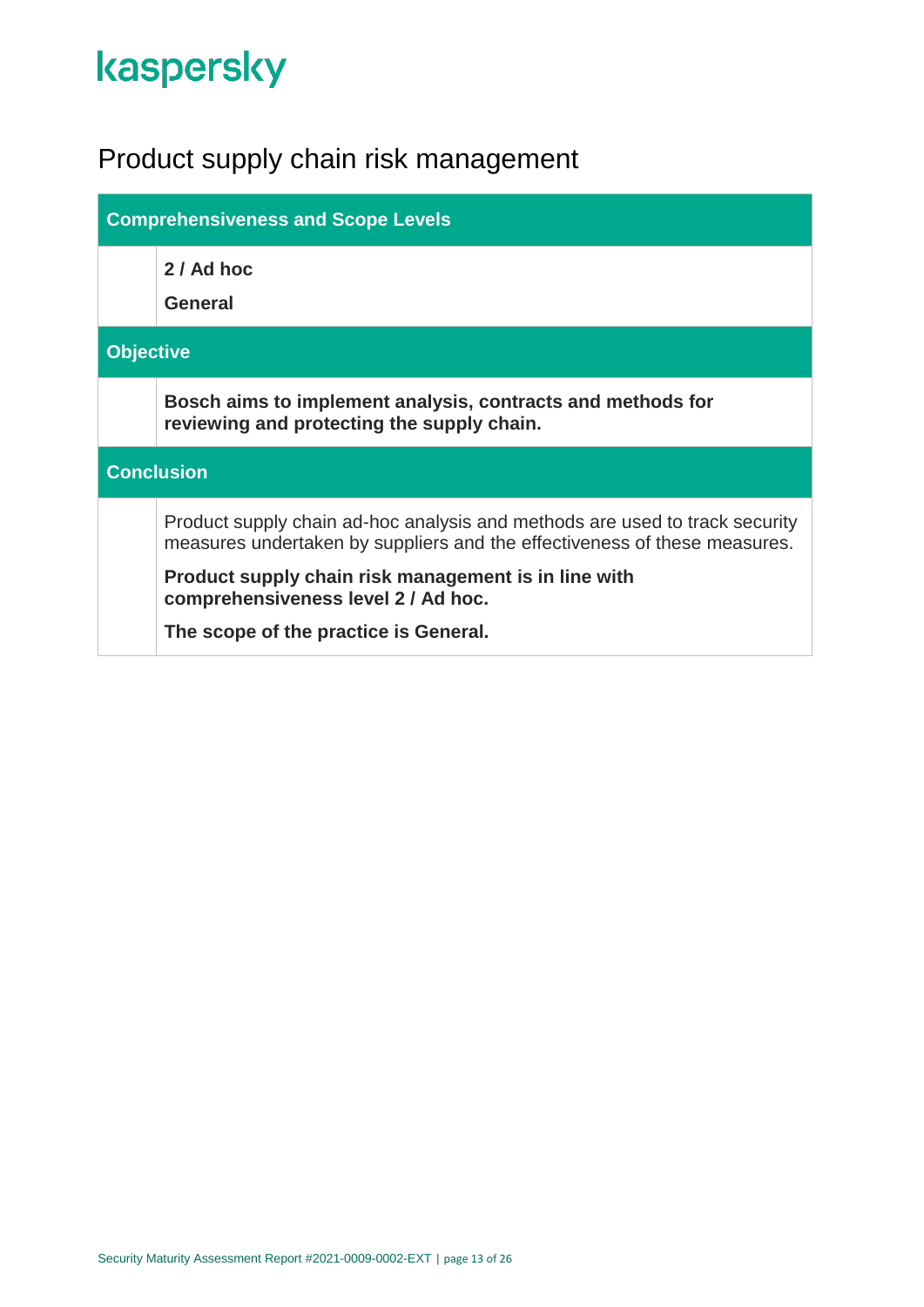### <span id="page-13-0"></span>Services third-party dependencies management

| <b>Comprehensiveness and Scope Levels</b> |                                                                                                                                                                                                                      |  |
|-------------------------------------------|----------------------------------------------------------------------------------------------------------------------------------------------------------------------------------------------------------------------|--|
|                                           | 2 / Ad hoc                                                                                                                                                                                                           |  |
|                                           | <b>System</b>                                                                                                                                                                                                        |  |
| <b>Objective</b>                          |                                                                                                                                                                                                                      |  |
|                                           | Bosch aims to provide service quality with service-level agreements<br>and progress metrics in contracts.                                                                                                            |  |
|                                           | Bosch adds specific goals to the definition of criteria. Specifically,<br>device availability must be supported even in the event of external<br>service failure. This changes the scope of this practice to System. |  |
|                                           | <b>Conclusion</b>                                                                                                                                                                                                    |  |
|                                           | Third-party service dependencies management checks that conformance to<br>agreements is tracked, and that service-level agreements (SLAs) and<br>progress metrics (e.g. KPIs, etc.) are defined.                     |  |
|                                           | The proper work of the device is guaranteed even if external services are<br>unavailable.                                                                                                                            |  |
|                                           | Third-party services dependencies management is in line with<br>comprehensiveness level 2 / Ad hoc.                                                                                                                  |  |
|                                           | The scope of the practice is System.                                                                                                                                                                                 |  |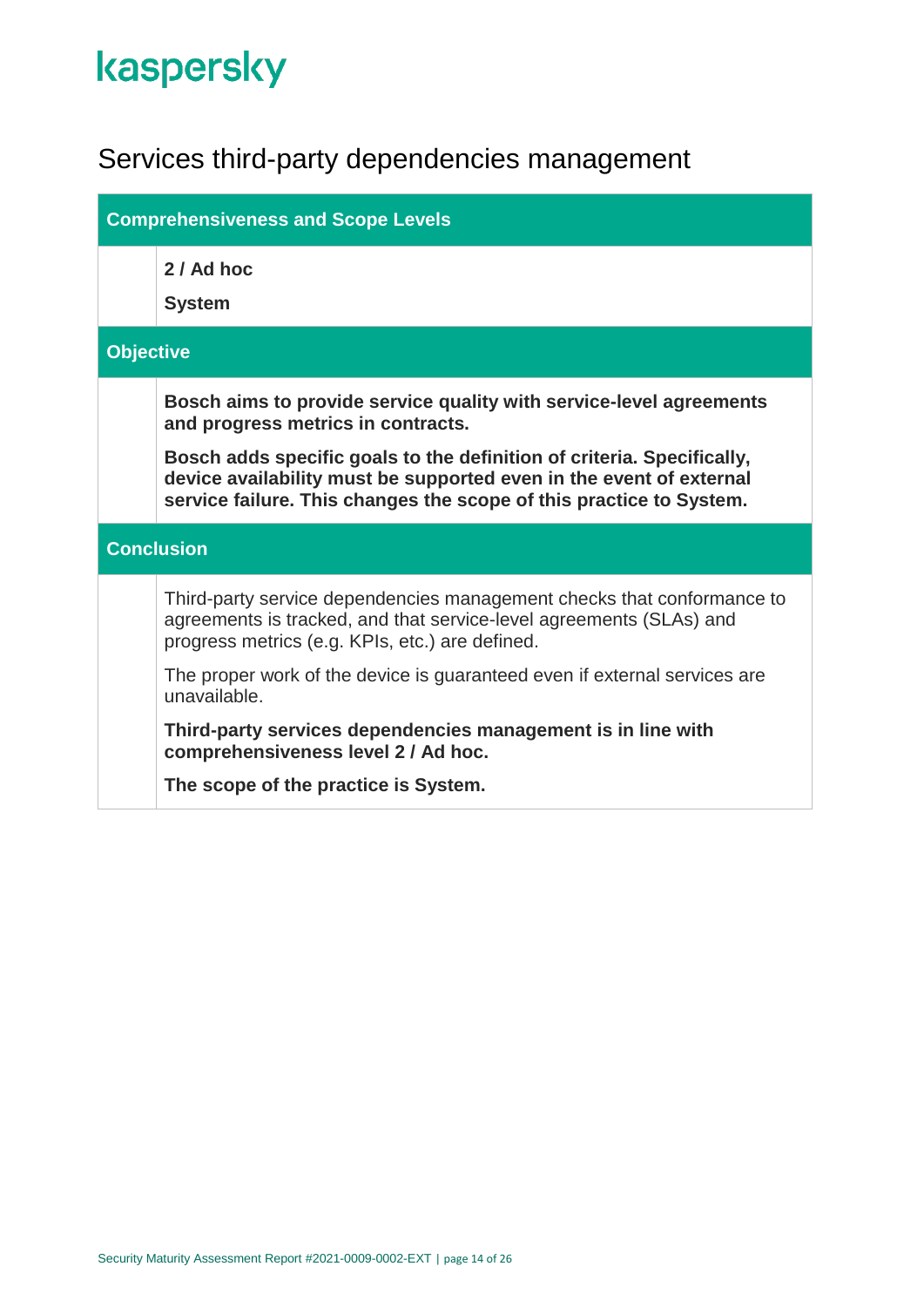### <span id="page-14-0"></span>Establishing and maintaining identities

| <b>Comprehensiveness and Scope Levels</b> |                                                                                                |  |  |
|-------------------------------------------|------------------------------------------------------------------------------------------------|--|--|
|                                           | 2 / Ad hoc<br><b>General</b>                                                                   |  |  |
|                                           | <b>Objective</b>                                                                               |  |  |
|                                           | Bosch aims to achieve dynamic device identity.                                                 |  |  |
| <b>Conclusion</b>                         |                                                                                                |  |  |
|                                           | The cameras can be identified. Role-based identities support access control<br>to the device.  |  |  |
|                                           | Establishing and maintaining identities is in line with<br>comprehensiveness level 2 / Ad hoc. |  |  |
|                                           | The scope of the practice is General.                                                          |  |  |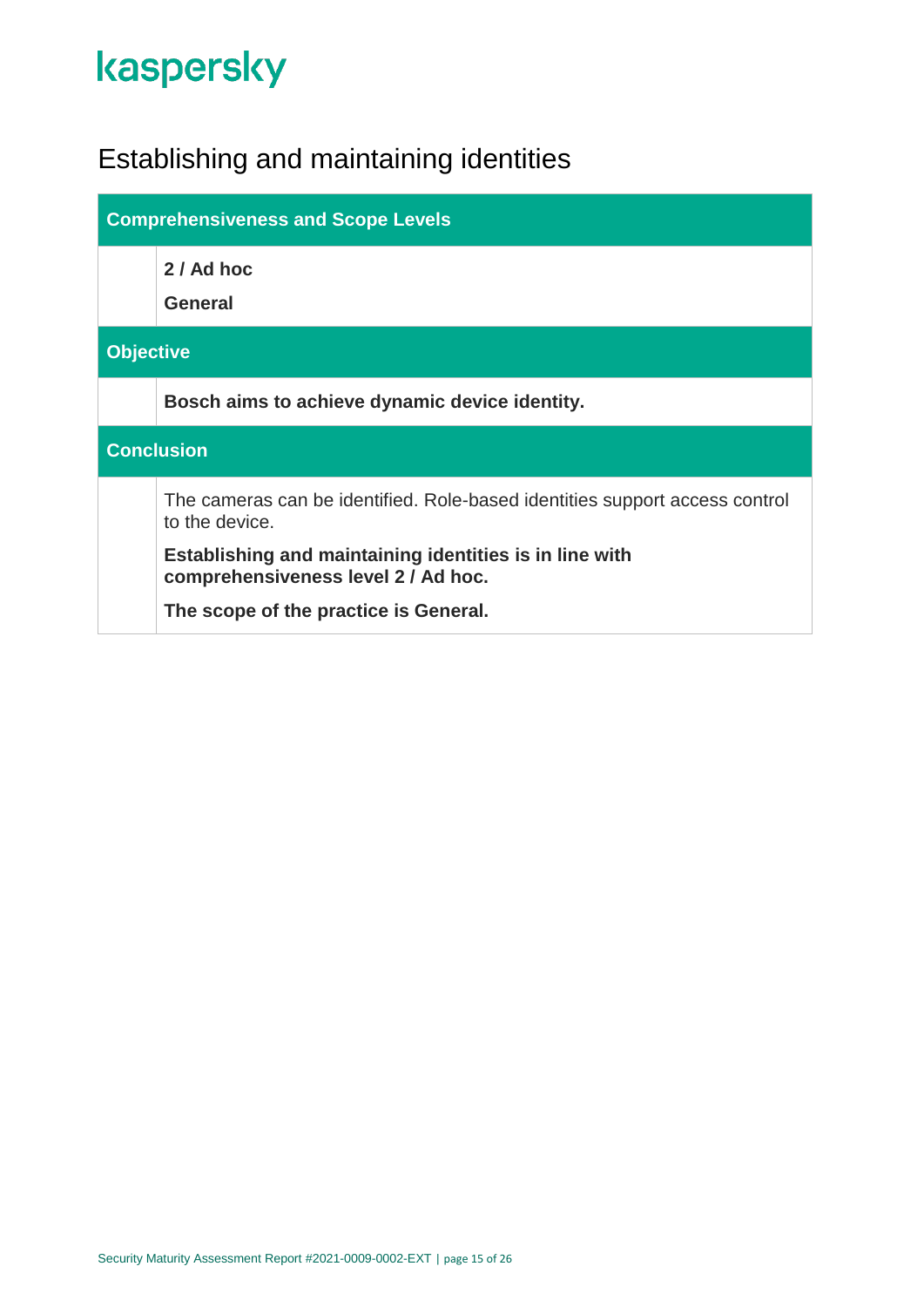#### <span id="page-15-0"></span>Access control

| <b>Comprehensiveness and Scope levels</b> |                                                                                                                                                                                                                                                                                                 |  |
|-------------------------------------------|-------------------------------------------------------------------------------------------------------------------------------------------------------------------------------------------------------------------------------------------------------------------------------------------------|--|
|                                           | 2 / Ad hoc<br><b>General</b>                                                                                                                                                                                                                                                                    |  |
| <b>Objective</b>                          |                                                                                                                                                                                                                                                                                                 |  |
|                                           | Bosch aims to restrict the ability of both internal and external agents to<br>access devices and IT components.                                                                                                                                                                                 |  |
|                                           | <b>Conclusion</b>                                                                                                                                                                                                                                                                               |  |
|                                           | Access controls consider both internal and external threats. Vulnerabilities in<br>the access control mechanisms found during the assessment have been<br>appropriately addressed. Role-based access control is available to align<br>restrictions with anticipated scenarios of IP camera use. |  |
|                                           | Access control is in line with comprehensiveness level 2 / Ad hoc.                                                                                                                                                                                                                              |  |
|                                           | The scope of the practice is General.                                                                                                                                                                                                                                                           |  |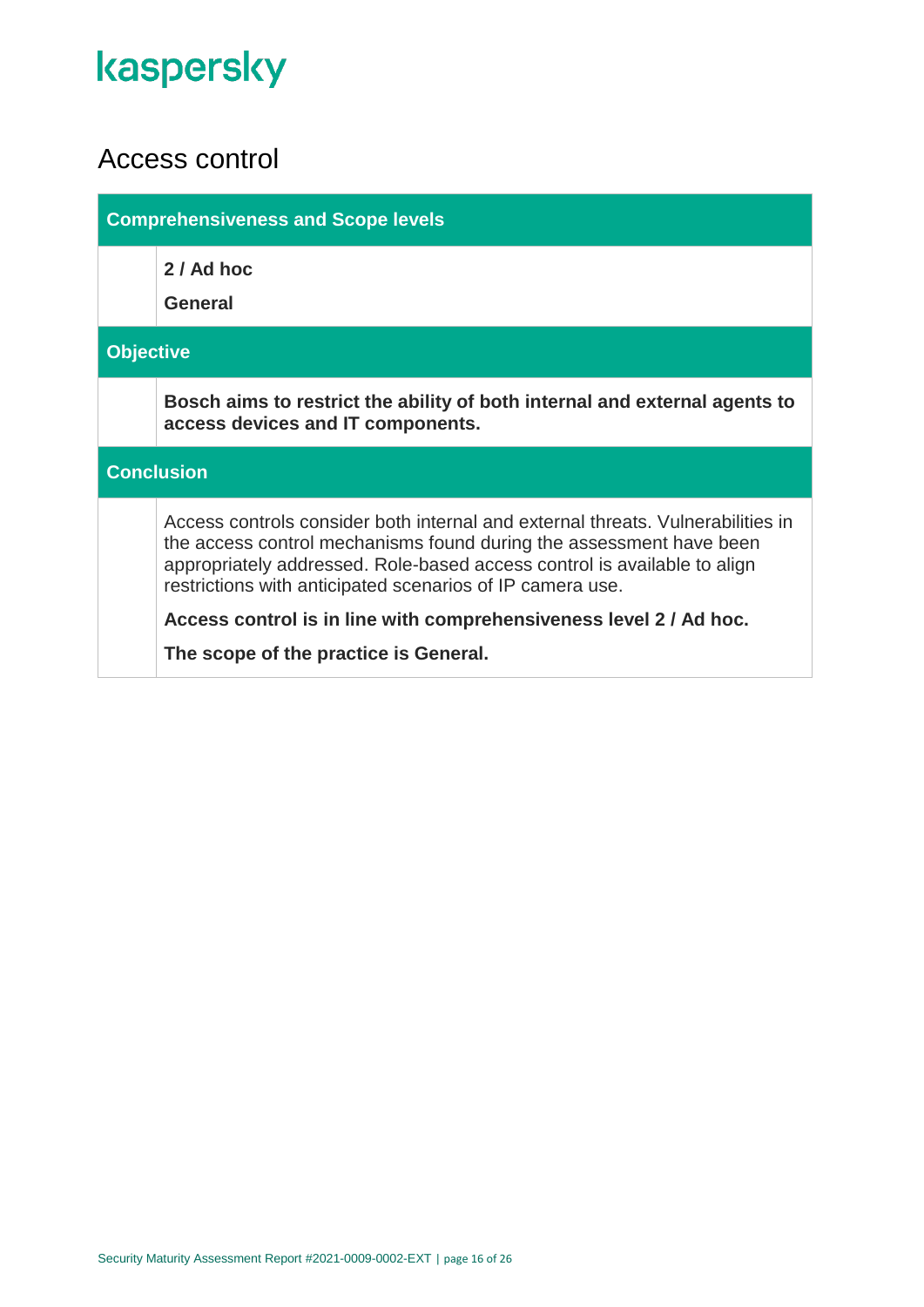### <span id="page-16-0"></span>Asset, change and configuration management

| <b>Comprehensiveness and Scope Levels</b> |                                                                                                       |  |  |
|-------------------------------------------|-------------------------------------------------------------------------------------------------------|--|--|
|                                           | 3 / Consistent<br>General                                                                             |  |  |
|                                           | <b>Objective</b>                                                                                      |  |  |
|                                           | Bosch aims to manage IT and OT assets in an integrated manner.                                        |  |  |
| <b>Conclusion</b>                         |                                                                                                       |  |  |
|                                           | The management of camera configuration is implemented in a holistic and<br>integrated manner.         |  |  |
|                                           | Asset, change and configuration management is in line with<br>comprehensiveness level 3 / Consistent. |  |  |
|                                           | The scope of the practice is General.                                                                 |  |  |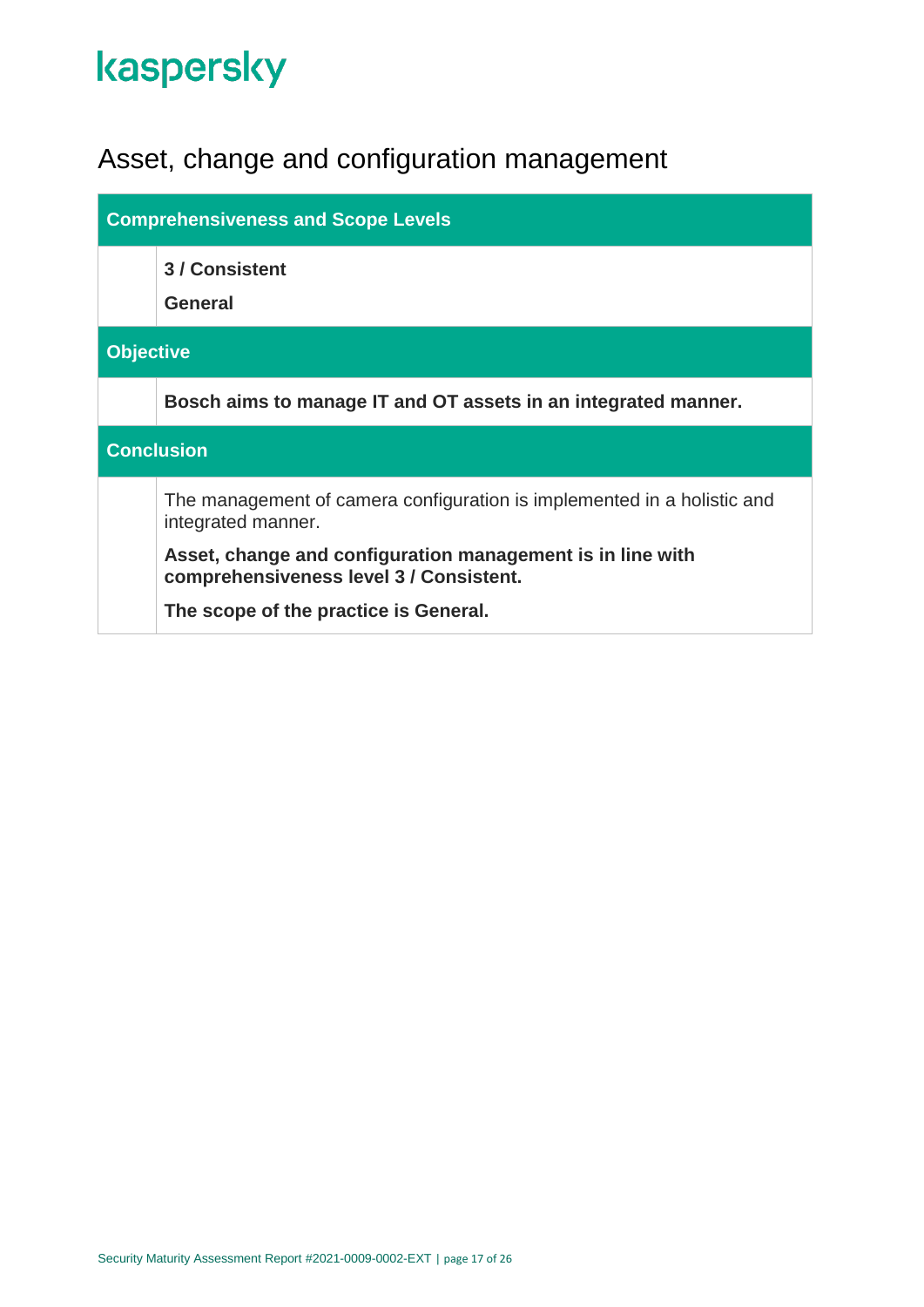#### <span id="page-17-0"></span>Physical protection

**Comprehensiveness and Scope Levels**

**1 / Minimum**

**General**

#### **Objective**

**Bosch aims to restrict access to physical assets in general.**

#### **Conclusion**

As regards physical protection, Bosch does not provide much because the cameras should be installed by trained professionals only with a decent knowledge of how to set up a surveillance system and the physical protection required.

**Physical protection is in line with comprehensiveness level 1 / Minimum.**

**The scope of the practice is General.**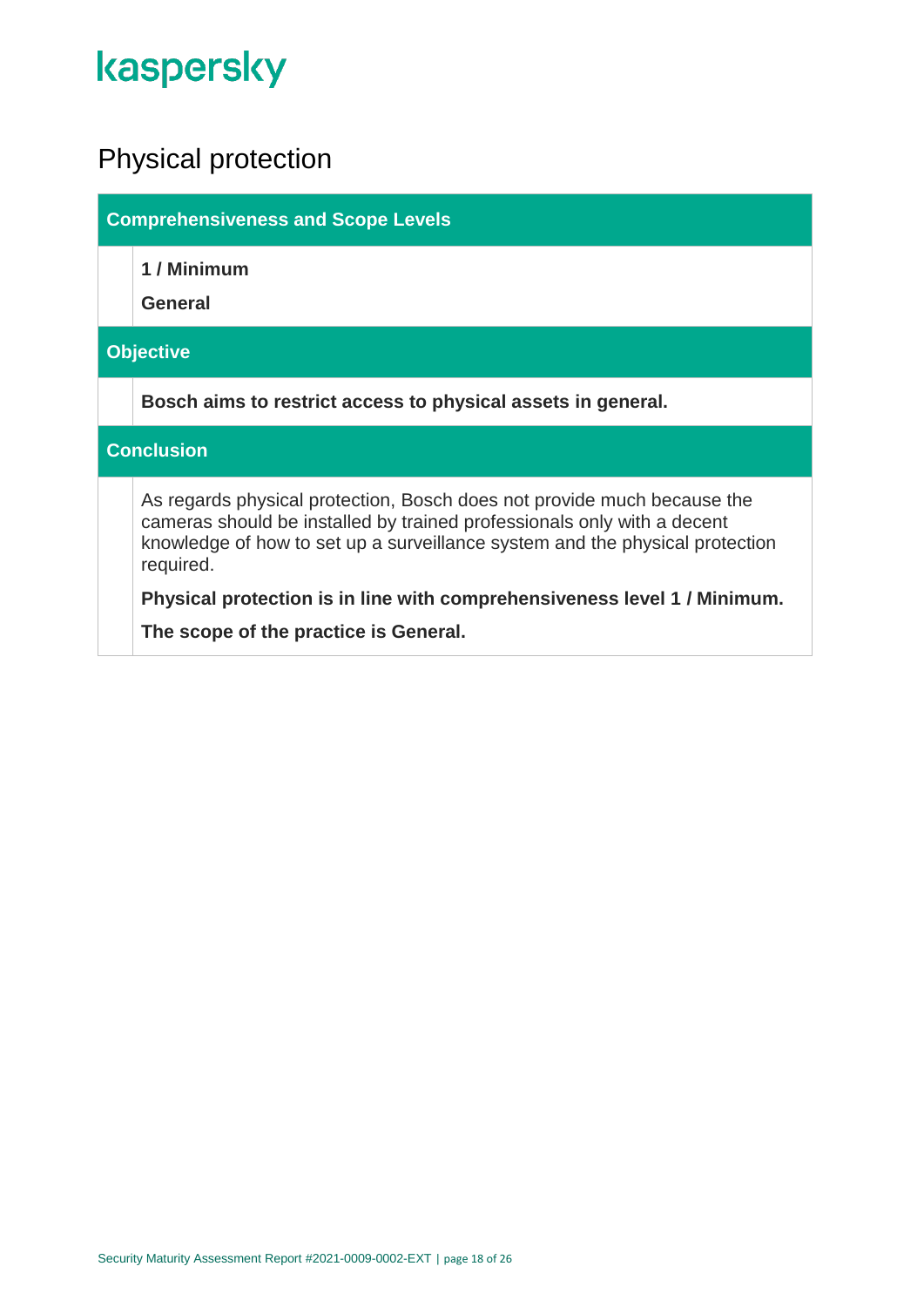### <span id="page-18-0"></span>Protection model and policy for data

| <b>Comprehensiveness and Scope Levels</b> |                                                                                                                                    |
|-------------------------------------------|------------------------------------------------------------------------------------------------------------------------------------|
|                                           | 2 / Ad hoc<br><b>General</b>                                                                                                       |
| <b>Objective</b>                          |                                                                                                                                    |
|                                           |                                                                                                                                    |
|                                           | Bosch aims to develop data classification systems in discrete<br>environments.                                                     |
| <b>Conclusion</b>                         |                                                                                                                                    |
|                                           | Data is classified according to its business and security impacts, but the<br>classification of different types of data is siloed. |
|                                           | The security model and policy for data is in line with<br>comprehensiveness level 2 / Ad hoc.                                      |
|                                           | The scope of the practice is General.                                                                                              |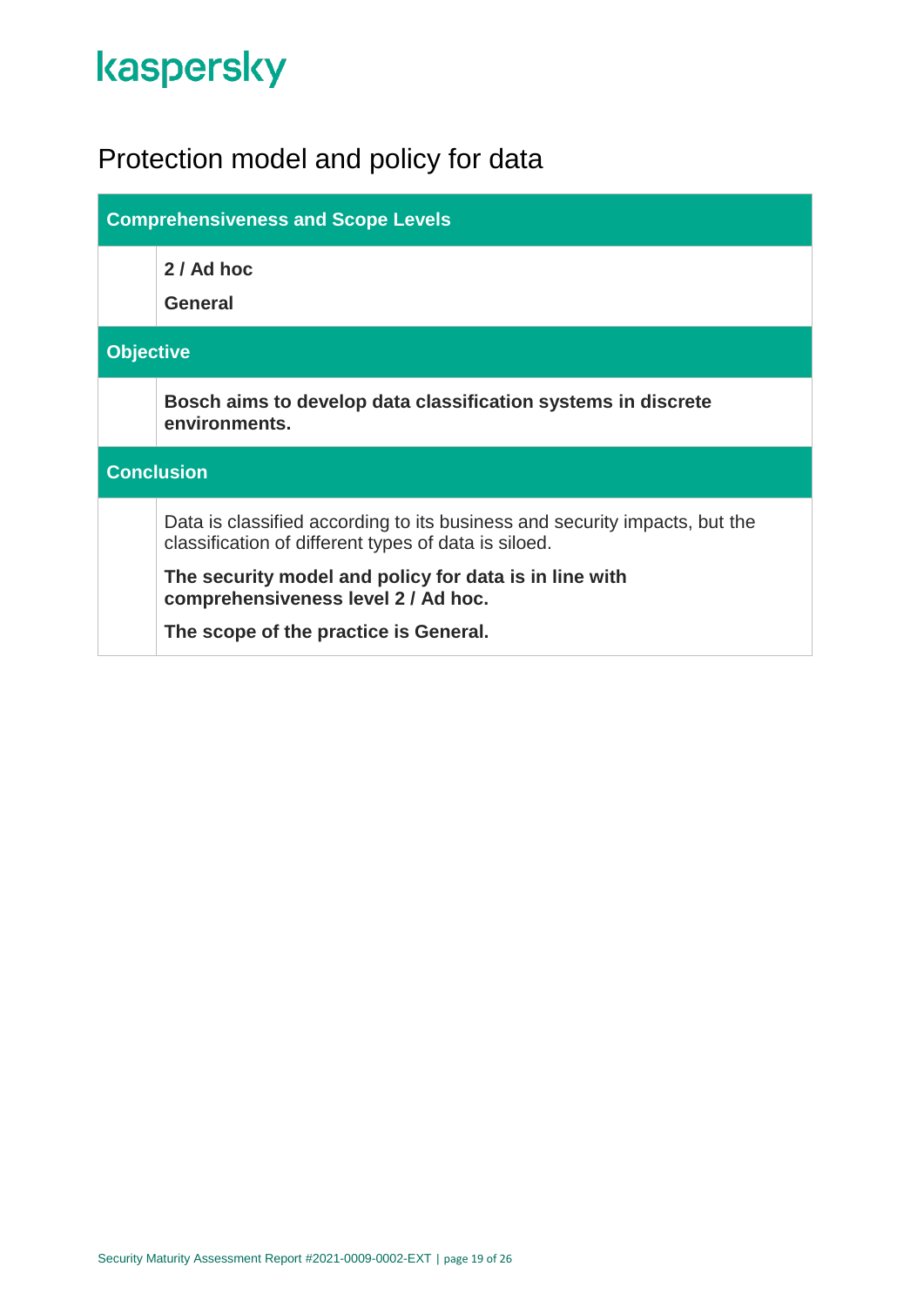### <span id="page-19-0"></span>Implementation of data protection controls

| <b>Comprehensiveness and Scope Levels</b> |                                                                                                                                                                                                                         |
|-------------------------------------------|-------------------------------------------------------------------------------------------------------------------------------------------------------------------------------------------------------------------------|
|                                           | 3 / Consistent<br><b>General</b>                                                                                                                                                                                        |
| <b>Objective</b>                          |                                                                                                                                                                                                                         |
|                                           | Bosch aims to implement systematic data protection measures across<br>the entire system.                                                                                                                                |
| <b>Conclusion</b>                         |                                                                                                                                                                                                                         |
|                                           | The sensitive data on cameras and transferred from/to cameras is protected<br>across the entire system via multiple mechanisms at different layers. This<br>protection is automated by well-recognized technical means. |
|                                           | Data protection control is in line with comprehensiveness level 3/<br><b>Consistent.</b>                                                                                                                                |
|                                           | The scope of the practice is General.                                                                                                                                                                                   |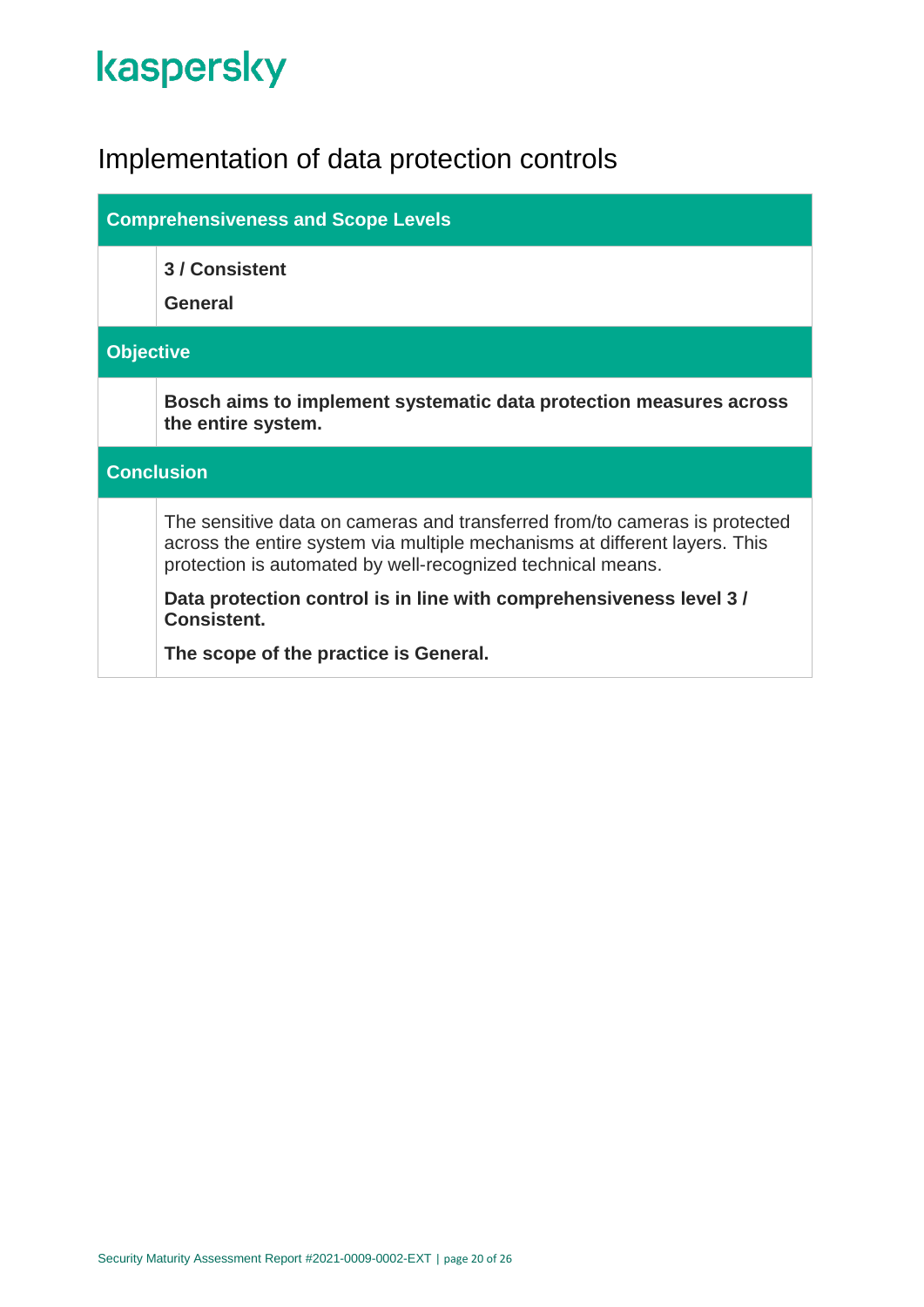### <span id="page-20-0"></span>Vulnerability assessment

| <b>Comprehensiveness and Scope Levels</b> |                                                                                                                                                                                            |  |
|-------------------------------------------|--------------------------------------------------------------------------------------------------------------------------------------------------------------------------------------------|--|
|                                           | 3 / Consistent<br>General                                                                                                                                                                  |  |
|                                           | <b>Objective</b>                                                                                                                                                                           |  |
|                                           | Bosch aims to perform holistic vulnerability analysis of the system as a<br>whole using automation and third-party evaluations.                                                            |  |
| <b>Conclusion</b>                         |                                                                                                                                                                                            |  |
|                                           | Bosch's vulnerability assessment practice meets the need for improved<br>protection of critical components against cybercriminals with an intermediate<br>skill level and insider attacks. |  |
|                                           | Data protection controls are in line with comprehensiveness level 3/<br><b>Consistent.</b>                                                                                                 |  |
|                                           | The scope of the practice is General.                                                                                                                                                      |  |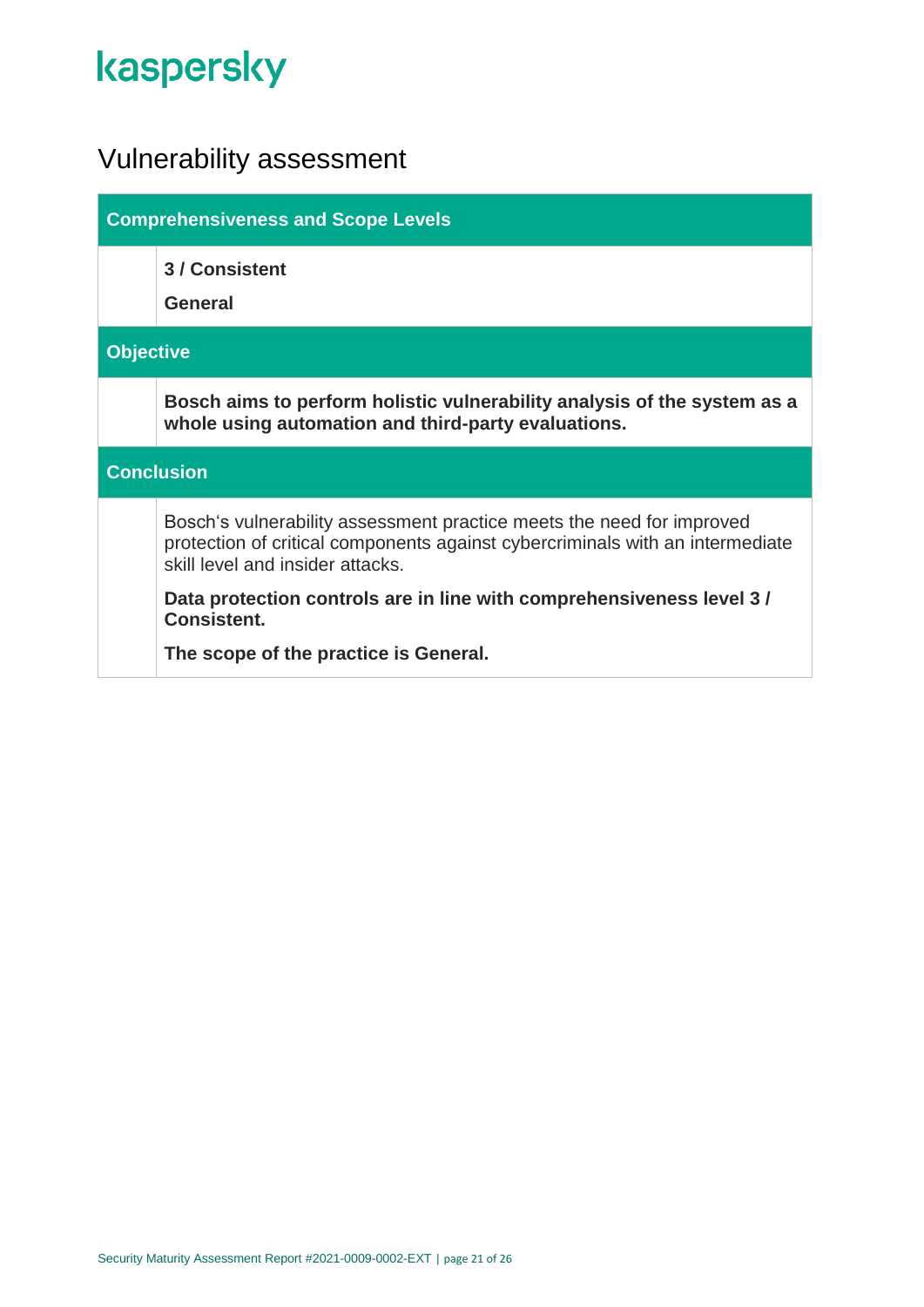### <span id="page-21-0"></span>Patch management

|                   | <b>Comprehensiveness and Scope Levels</b>                                                                                                                                                                                                                                                                                                                                                                                                                                                                                     |  |
|-------------------|-------------------------------------------------------------------------------------------------------------------------------------------------------------------------------------------------------------------------------------------------------------------------------------------------------------------------------------------------------------------------------------------------------------------------------------------------------------------------------------------------------------------------------|--|
|                   | 4 / Formalized<br><b>System</b>                                                                                                                                                                                                                                                                                                                                                                                                                                                                                               |  |
| <b>Objective</b>  |                                                                                                                                                                                                                                                                                                                                                                                                                                                                                                                               |  |
|                   | Bosch aims to protect components with a long lifecycle and those are<br>not easily patched due to certification or operational requirements.                                                                                                                                                                                                                                                                                                                                                                                  |  |
| <b>Conclusion</b> |                                                                                                                                                                                                                                                                                                                                                                                                                                                                                                                               |  |
|                   | Bosch has established a centralized patch management process for its IT<br>and development environment. Automated patch management tools are<br>provided for Customer devices connected to the Remote Portal. Firmware<br>updates and patches are also available in the Download Store. Measures<br>and workarounds in security advisories could be considered by customers as<br>a way of improving their protection policy for obsolete devices and devices<br>that are not easily patched due to operational requirements. |  |
|                   | Patch management is in line with comprehensiveness level 4/<br>Formalized.                                                                                                                                                                                                                                                                                                                                                                                                                                                    |  |
|                   | The scope of the practice is System.                                                                                                                                                                                                                                                                                                                                                                                                                                                                                          |  |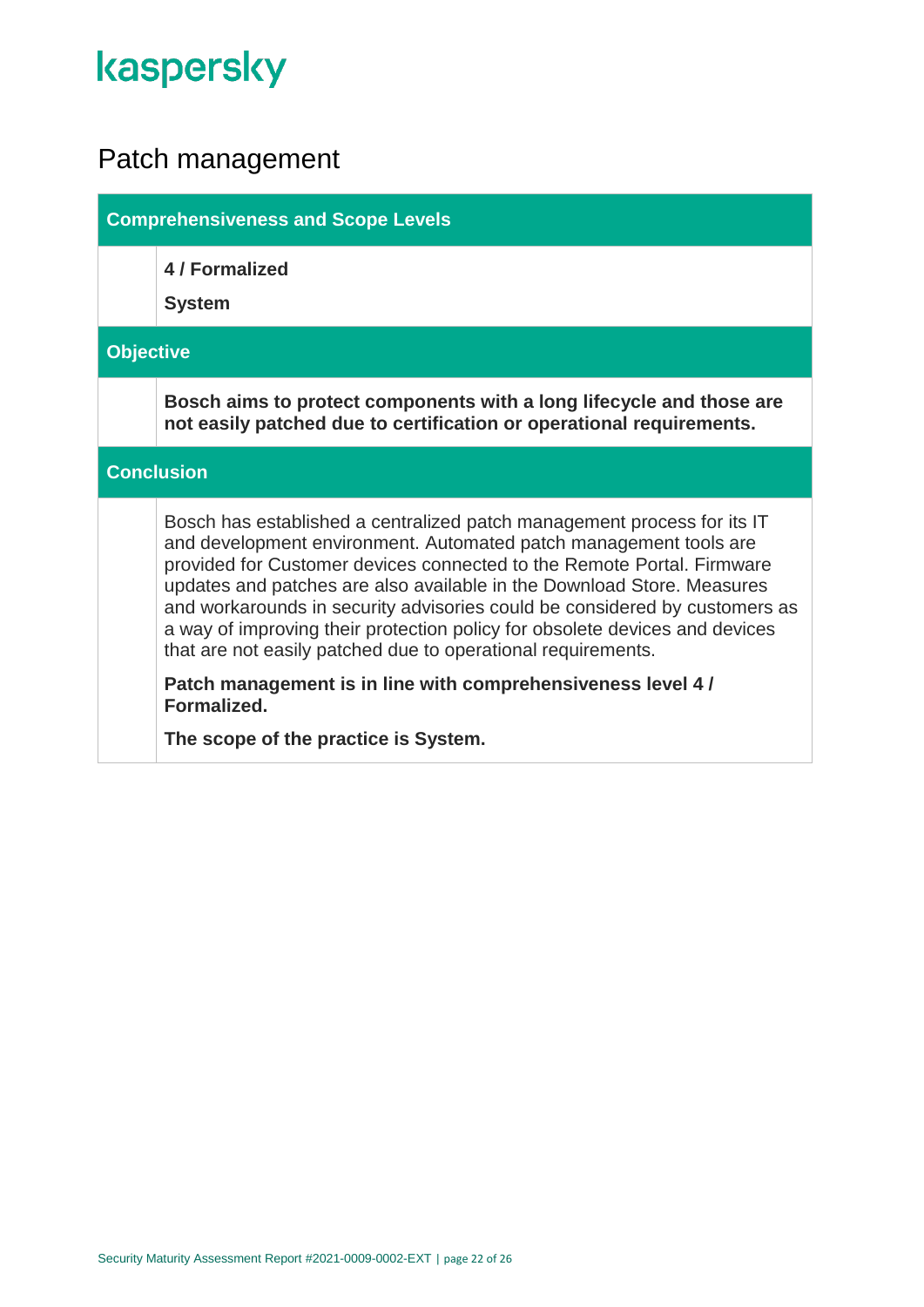### <span id="page-22-0"></span>Monitoring

|                   | <b>Comprehensiveness and Scope Levels</b> |                                                                                                                                                                                                                                                                                                                                                                                                                                                                                                                                                                                                                                  |
|-------------------|-------------------------------------------|----------------------------------------------------------------------------------------------------------------------------------------------------------------------------------------------------------------------------------------------------------------------------------------------------------------------------------------------------------------------------------------------------------------------------------------------------------------------------------------------------------------------------------------------------------------------------------------------------------------------------------|
|                   |                                           | 2 / Ad hoc<br><b>System</b>                                                                                                                                                                                                                                                                                                                                                                                                                                                                                                                                                                                                      |
|                   | <b>Objective</b>                          |                                                                                                                                                                                                                                                                                                                                                                                                                                                                                                                                                                                                                                  |
|                   |                                           | Bosch aims to obtain status events from devices and check for correct<br>expected operation.                                                                                                                                                                                                                                                                                                                                                                                                                                                                                                                                     |
| <b>Conclusion</b> |                                           |                                                                                                                                                                                                                                                                                                                                                                                                                                                                                                                                                                                                                                  |
|                   |                                           | Implemented security monitoring spans events generated by individual<br>components, devices, sensors and systems to detect security issues. Users<br>can implement a centralized approach to monitoring. Malware is not detected<br>because it is recognized as not relevant to the device (no malware has ever<br>been discovered for the proprietary operating system, but this does not mean<br>it cannot exist). A specific approach may be applied to keep the device<br>working as long as possible without affecting it by diagnostic activities<br>(system emulation). This narrows the scope of the practice to System. |
|                   |                                           | Implementation of monitoring is in line with comprehensiveness level 2/<br>Ad hoc.                                                                                                                                                                                                                                                                                                                                                                                                                                                                                                                                               |
|                   |                                           | The scope of the practice is System.                                                                                                                                                                                                                                                                                                                                                                                                                                                                                                                                                                                             |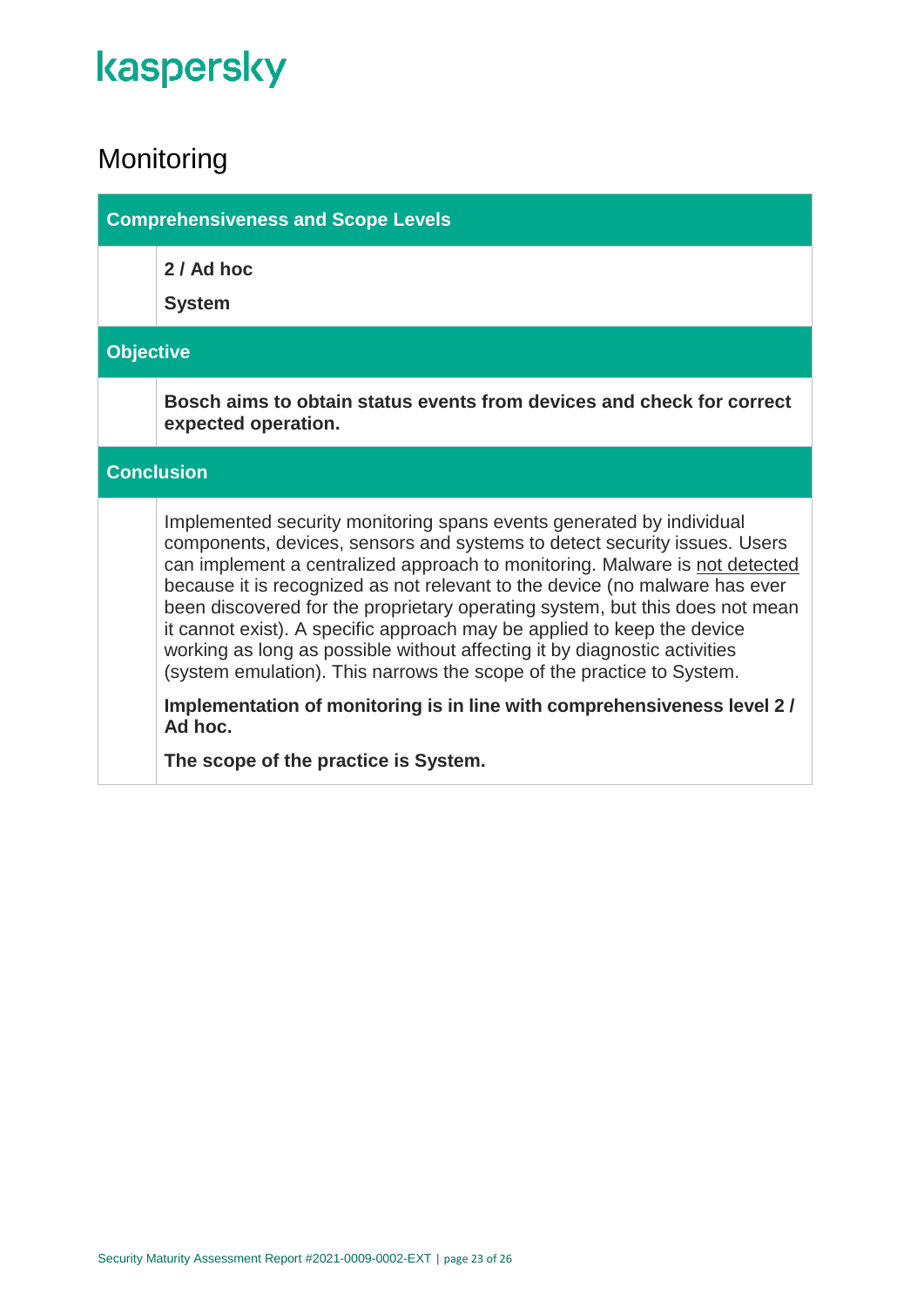### <span id="page-23-0"></span>Situational awareness and information sharing

| <b>Comprehensiveness and Scope Levels</b> |                                                                                                                                                                                      |  |
|-------------------------------------------|--------------------------------------------------------------------------------------------------------------------------------------------------------------------------------------|--|
|                                           | 3 / Consistent<br>General                                                                                                                                                            |  |
|                                           | <b>Objective</b>                                                                                                                                                                     |  |
|                                           | Bosch aims to have a general awareness of external incidents and<br>implement a policy of sharing information with external parties on a<br>need-to-know basis.                      |  |
| <b>Conclusion</b>                         |                                                                                                                                                                                      |  |
|                                           | The implementation of this practice helps Bosch learn information about<br>external incidents in a systematic manner. Information sharing policy<br>supports responsible disclosure. |  |
|                                           | Situational awareness and information sharing practice is in line with<br>comprehensiveness level 3 / Consistent.                                                                    |  |
|                                           | The scope of the practice is General.                                                                                                                                                |  |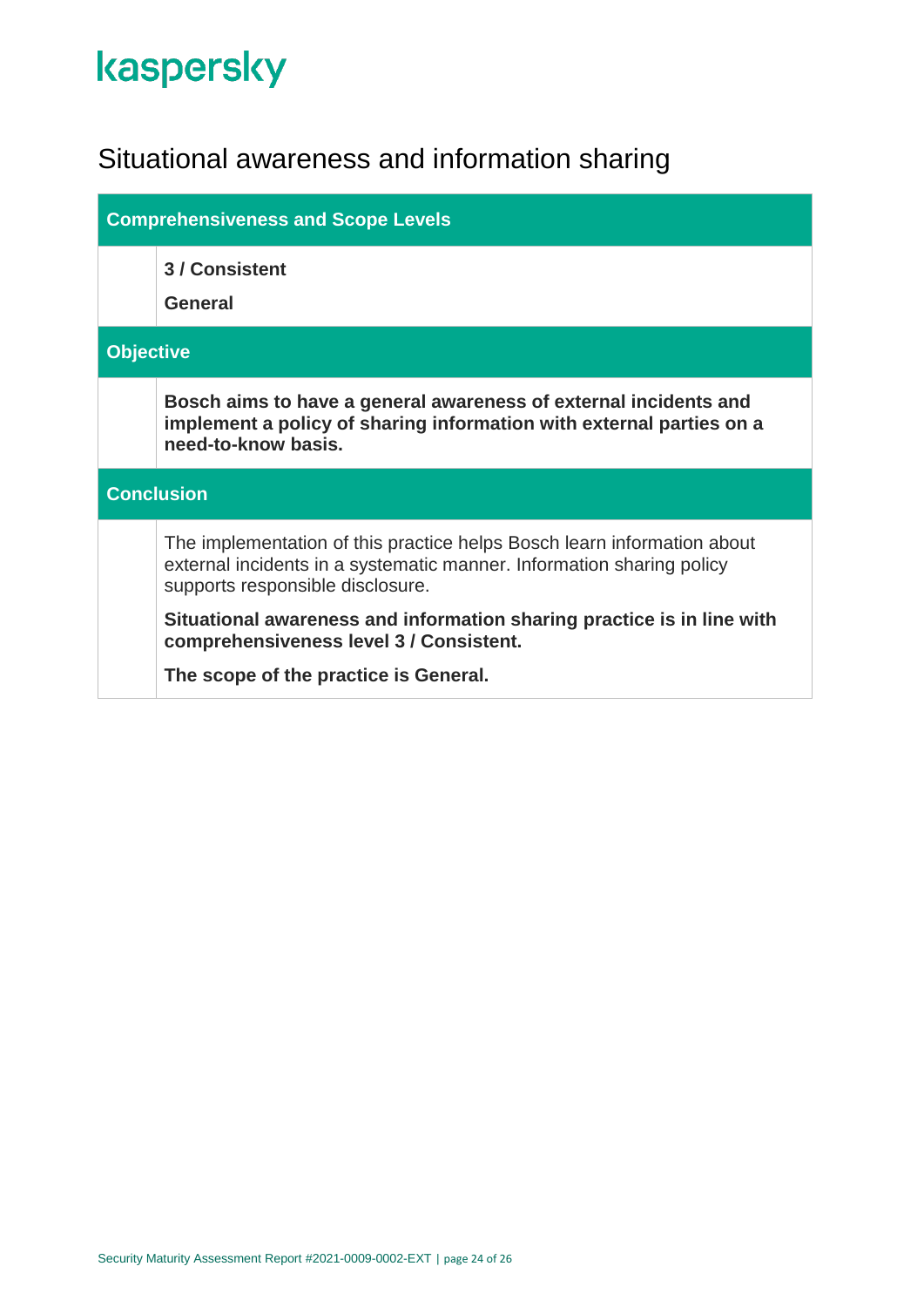### <span id="page-24-0"></span>Event detection and response plan

| <b>Comprehensiveness and Scope Levels</b> |                                                                                                                                                     |  |
|-------------------------------------------|-----------------------------------------------------------------------------------------------------------------------------------------------------|--|
|                                           | 1 / Minimum<br><b>General</b>                                                                                                                       |  |
|                                           | <b>Objective</b>                                                                                                                                    |  |
|                                           | Bosch aims to provide guidance on how to detect and respond to<br>incidents that can impact critical components.                                    |  |
| <b>Conclusion</b>                         |                                                                                                                                                     |  |
|                                           | This practice supports the sharing of zero-day vulnerabilities and is<br>applicable if security assessments and testing activities are implemented. |  |
|                                           | The event detection and response plan is in line with<br>comprehensiveness level 1 / Minimum.                                                       |  |
|                                           | The scope of the practice is System.                                                                                                                |  |